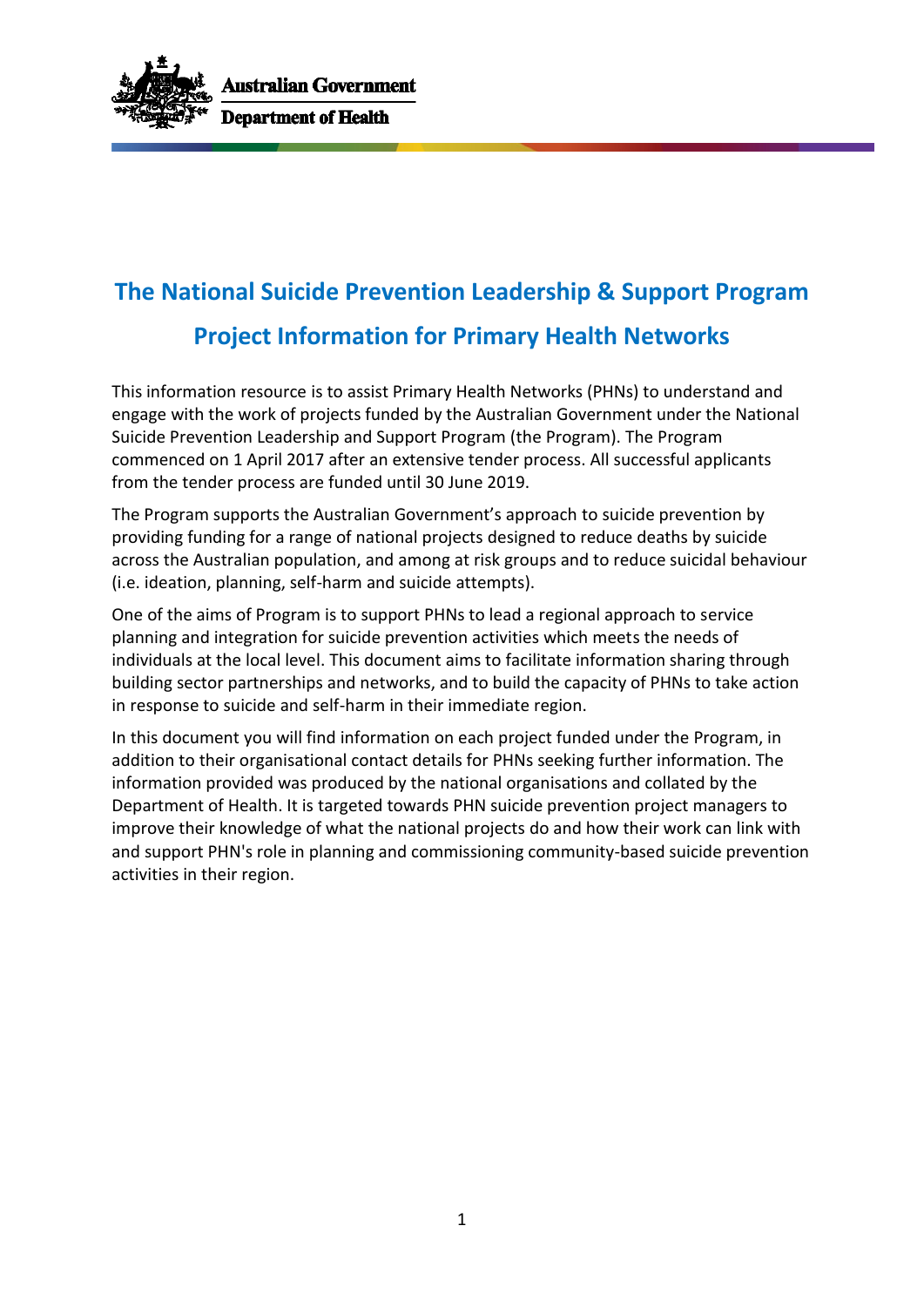# **Contents**

| Suicide Prevention Australia - Strategic and Collaborative Leadership in Suicide Prevention 3              |
|------------------------------------------------------------------------------------------------------------|
| The University of Melbourne - National Leadership in Suicide Prevention Research Project .4                |
| The University of Western Australia - Centre of Best Practice in Aboriginal and Torres Strait              |
|                                                                                                            |
|                                                                                                            |
|                                                                                                            |
|                                                                                                            |
|                                                                                                            |
| Community Broadcasting Association of Australia - Community Radio Suicide Prevention<br>$Project \dots 13$ |
| Orygen, the National Centre for Excellence in Youth Mental Health - Chatsafe Project  14                   |
|                                                                                                            |
| The National LGBTI Health Alliance - MindOUT National LGBTI Mental Health and                              |
|                                                                                                            |
|                                                                                                            |
|                                                                                                            |
| MATES in Construction - the MATES in Construction Suicide Prevention Program23                             |
|                                                                                                            |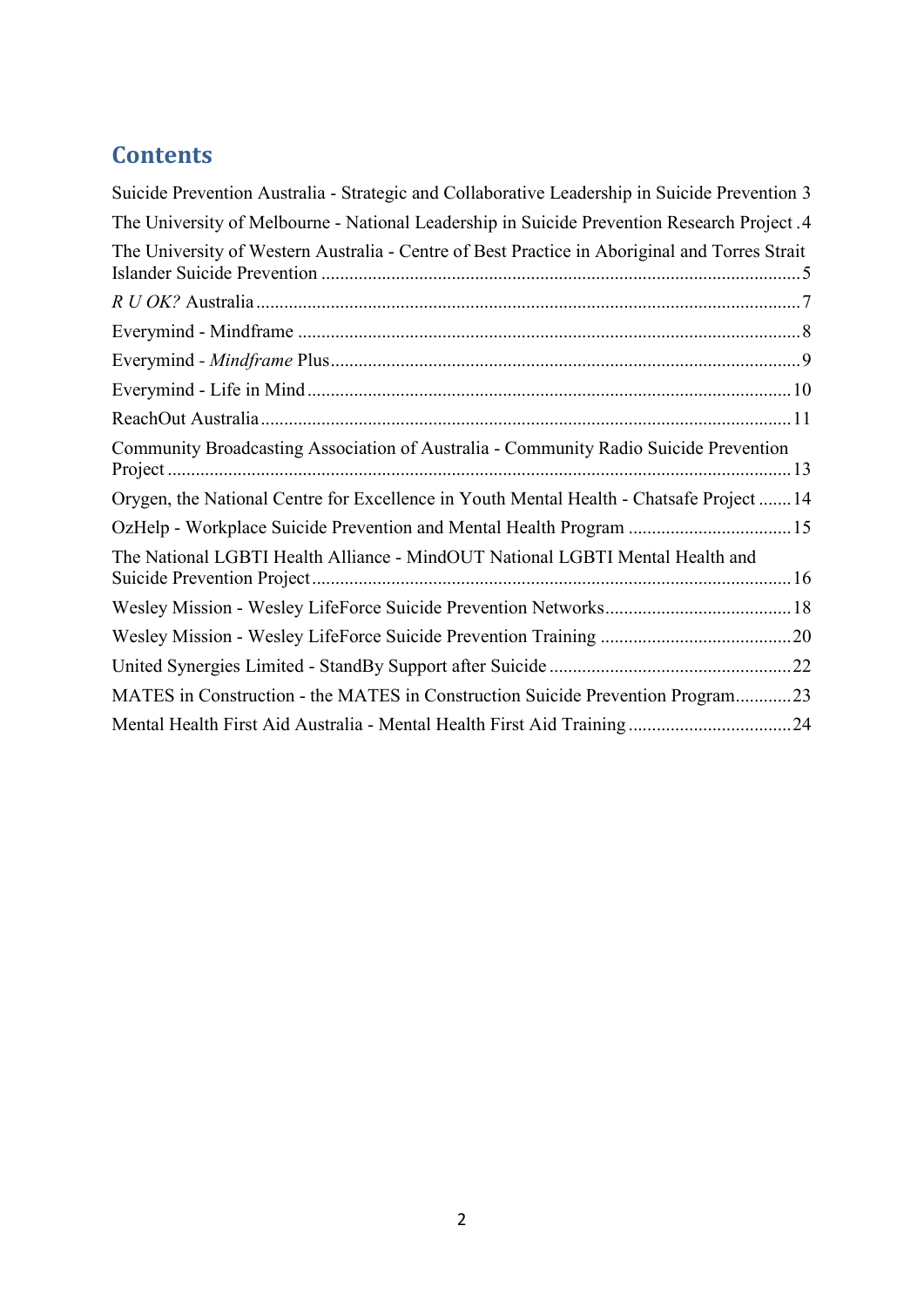# <span id="page-2-0"></span>**Suicide Prevention Australia - Strategic and Collaborative Leadership in Suicide Prevention**

### **Who is Suicide Prevention Australia?**

Suicide Prevention Australia (SPA) facilitates strategic partnerships and collaboration between community based organisations, researchers, people with lived experience, PHNs and governments to drive system reform and quality approaches designed to achieve a meaningful reduction of suicide in Australia.

SPA actively partners with stakeholders to deliver independent, effective and unified national leadership in suicide prevention and provide support to the suicide prevention sector. SPA aims to value-add to the government's investment in PHNs, by providing them with evidence-based advice, resources and support to inform regional planning and commissioning of suicide prevention services.

### **How can Suicide Prevention Australia help PHNs?**

Leveraging the Suicide Prevention Research Fund and SPA's extensive membership and networks, SPA is developing a Best Practice Hub to provide an online portal of evidence based suicide prevention programs and services in Australia. This Best Practice Hub (to be launched in early 2018) will integrate with resources produced by other projects funded under the Program, such as Everymind's *Life in Mind* and the University of Western Australia's Centre for Best Practice in Aboriginal and Torres Strait Islander Suicide Prevention.

SPA can provide representatives for PHN suicide prevention advisory committees, working groups and commissioning committees. Four PHNs already utilise this expertise and SPA would like to expand this offering. In addition, SPA can provide lived experience expertise for suicide prevention regional planning and service delivery.

### **Additional information for PHNs**

SPA is developing an operational relationship with PHNs through provision of workshops and encouraging closer liaison with SPA members operating in the sector via membership arrangements. An annual one day workshop, complementing the PHN Workshop at the National Suicide Prevention Conference, is a feature of SPA's Operational Plan.

### **Contact Details**

Stephen Holland Phone: 02 9262 1130 Email: [stephenh@suicidepreventionaust.org](mailto:stephenh@suicidepreventionaust.org)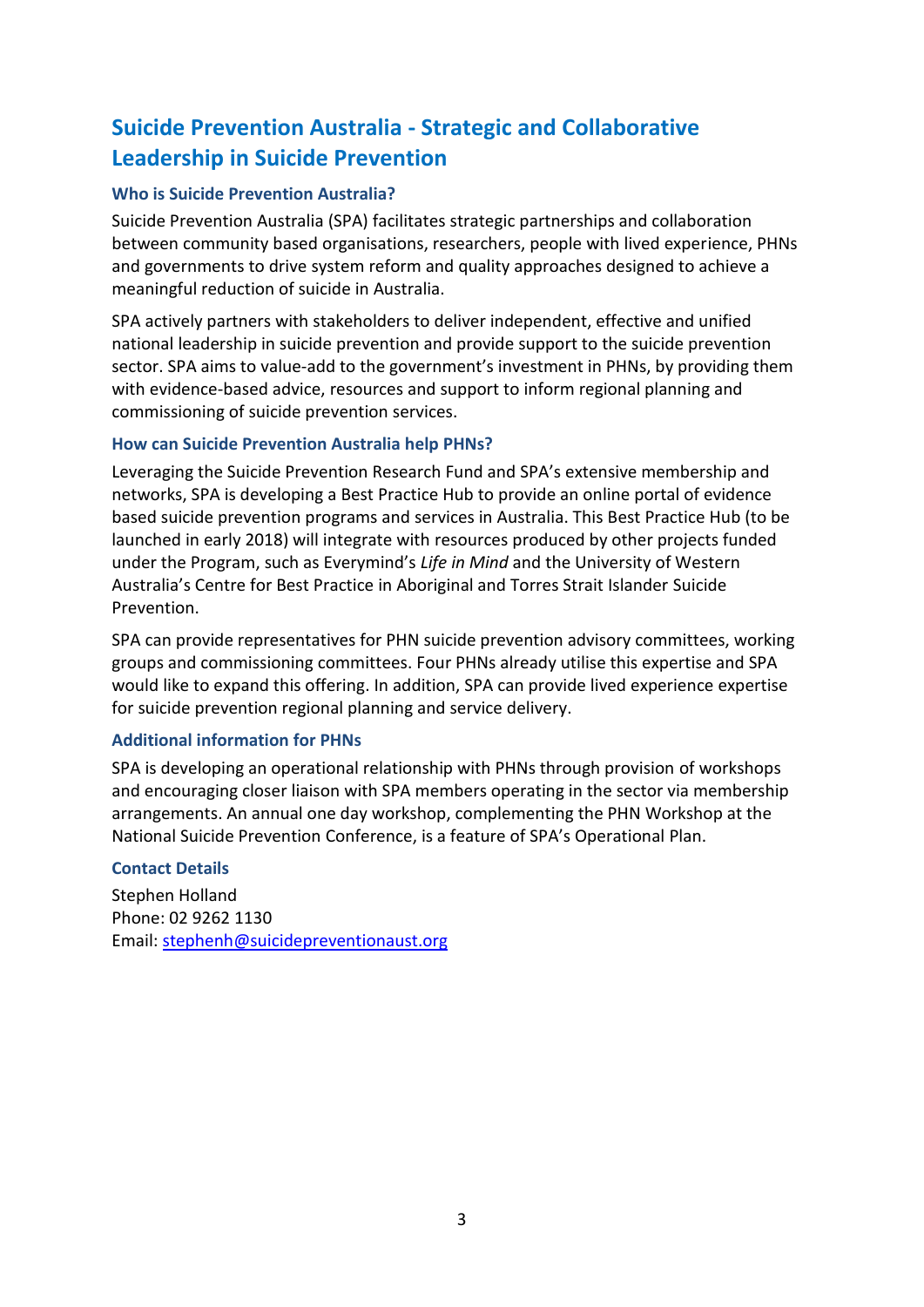# <span id="page-3-0"></span>**The University of Melbourne - National Leadership in Suicide Prevention Research Project**

### **What is National Leadership in Suicide Prevention Research Project?**

The Centre for Mental Health under the leadership of Professor Jane Pirkis has been funded by the Australian Government Department of Health to conduct the National Leadership in Suicide Prevention Research project. The project comprises four interrelated work streams which are focussed on: 1) understanding need, 2) identifying effective interventions, 3) exchanging knowledge, and 4) building capacity. The project will aim to inform a future agenda for suicide prevention research in Australia and build the suicide prevention research and evaluation capacity of key stakeholders within the field, such as academics and PHNs.

### **How can National Leadership in Suicide Prevention Research Project help PHNs?**

As part of the project, the Centre for Mental Health are exploring the possibility of running evaluation workshops for PHNs and other stakeholders that would support PHNs in their regional suicide prevention approach, by building their capacity to conduct rigorous evaluations of suicide prevention initiatives and thereby contribute to building the evidence base for what works and what does not work in suicide prevention.

### **Additional information for PHNs**

The Centre for Mental Health is supported through a Steering Group, which comprises Australian suicide prevention experts, and is working in consultation with other projects funded under the Program in order to maximise Program outcomes for the wider sector.

### **Contact details**

Lennart Reifels Project Coordinator Centre for Mental Health University of Melbourne 207 Bouverie Street Carlton VIC 3010 Phone: 03 8344 0667 Email: [l.reifels@unimelb.edu.au](mailto:l.reifels@unimelb.edu.au)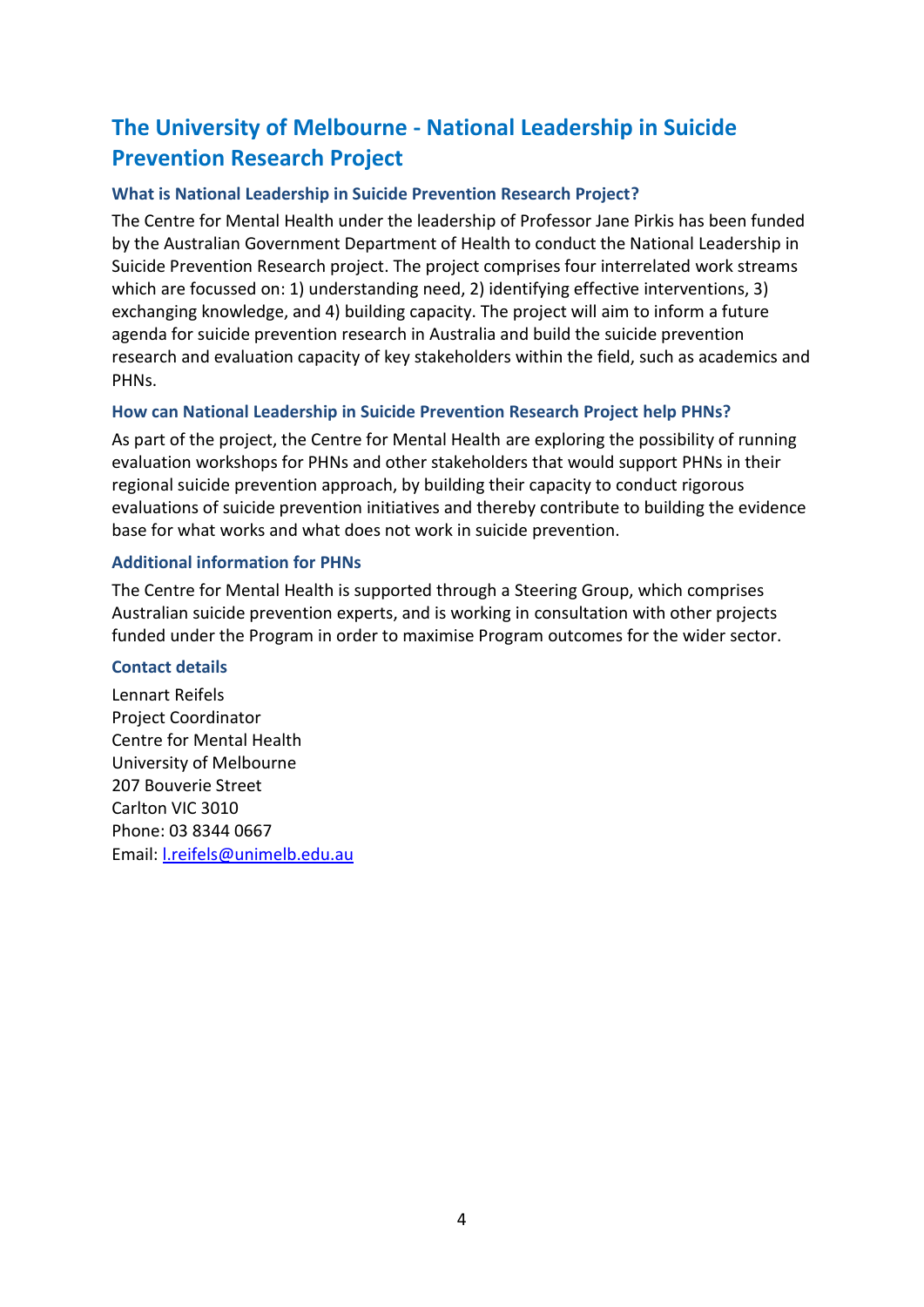# <span id="page-4-0"></span>**The University of Western Australia - Centre of Best Practice in Aboriginal and Torres Strait Islander Suicide Prevention**

### **What is the Centre of Best Practice in Aboriginal Torres Strait Islander Suicide Prevention?**

The national Centre of Best Practice in Aboriginal Torres Strait Islander Suicide Prevention (CBPATSISP) is located at the Poche Centre for Indigenous Health at the University of Western Australia (UWA). CBPATSISP aims to reduce the causes, prevalence and impact of suicide on Indigenous individuals, families and communities (with a focus on at risk groups) by identifying, translating and promoting the adoption of best practice in Indigenous specific suicide prevention activity, including that which is found in new and emerging domestic and international research.

To support best practice in Indigenous suicide prevention, CBPATSISP will also develop and promote for communities, community organisations and PHNs:

- a clearinghouse website;
- best practice guidance and resource materials:
- a culturally appropriate evaluation framework;
- national conferences;
- an Indigenous specific adaptation of the 'systems approach' to suicide prevention aligned with the current overarching approach to suicide prevention; and
- a responsive education/guidance program.

The CBPATSISP consortium includes the Healing Foundation, the Telethon Kid's Institute, HealthInfornet and senior advisor, Professor Tom Calma. As the CBPATSISP's work progresses, CBPATSISP will include relevant leading Australian Indigenous/non Indigenous health research institutions.

### **How can CBPATSISP help PHNs?**

The CBPATSISP will identify and assess relevant existing international and Australian research/evaluations for best practice in Indigenous suicide prevention through an Indigenous 'lens' by use of the criteria set out in the Aboriginal and Torres Strait Islander Suicide Prevention Evaluation Project Report. This is for practical application by Indigenous communities, community organisations and PHNs for their suicide prevention activity.

This will involve the development of innovative, evidence based approaches and methodologies to assessing best practice through an Indigenous lens including by utilising a community/consumer feedback mechanism. The CBPATSISP will identify the need for, and facilitate, innovative research (including evaluations of unevaluated activity) to support the identification of best practice.

The CBPATSISP will translate best practice for practical application for stakeholders including developing stakeholder accessible guidance and resource materials.

### **Additional information for PHNs**

CBPATSISP has developed a strong relationship with the WA Primary Health Alliance, and has participated in the Victorian Department of Health and Human Service's *Suicide Prevention Placed-based Trials: Statewide Stakeholder Forums* in Victoria. CBPATSISP will be approaching PHN's to see how the CBPATSISP can assist.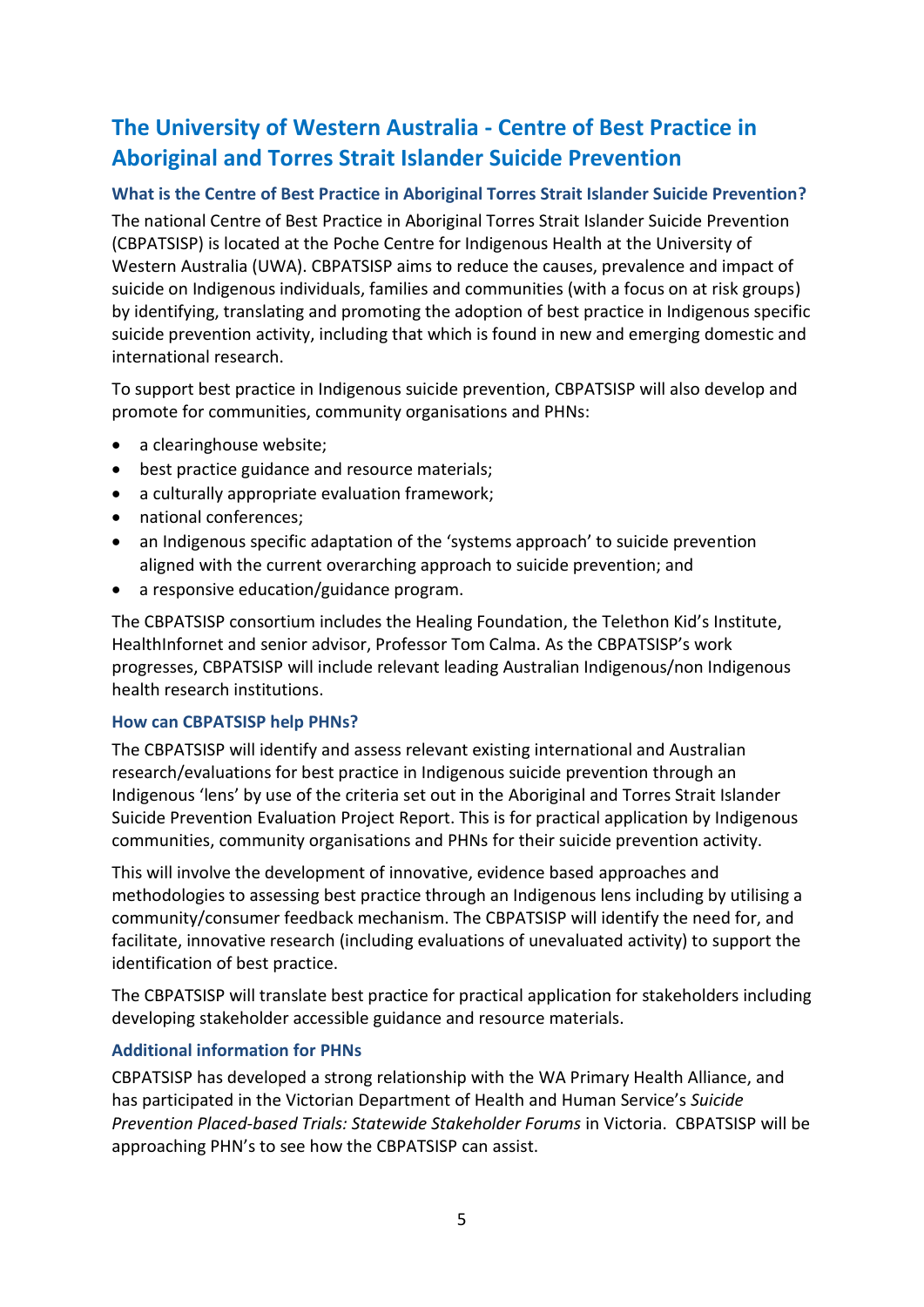To date initial collaborations have included Black Dog, Everymind (Life in Mind), Suicide Prevention of Australia, the University of Melbourne (Research Priorities in Suicide Prevention). Professor Pat Dudgeon from the CBPATSISP is a member of the Kimberley Suicide Prevention Trial Steering Group.

#### **Contact Details**

Barbara Ahmat Project Manager Centre for Best Practice School of Indigenous Studies University of Western Australia Phone: 08 6488 6926 Email: [barb.ahmat@uwa.edu.au](mailto:barb.ahmat@uwa.edu.au)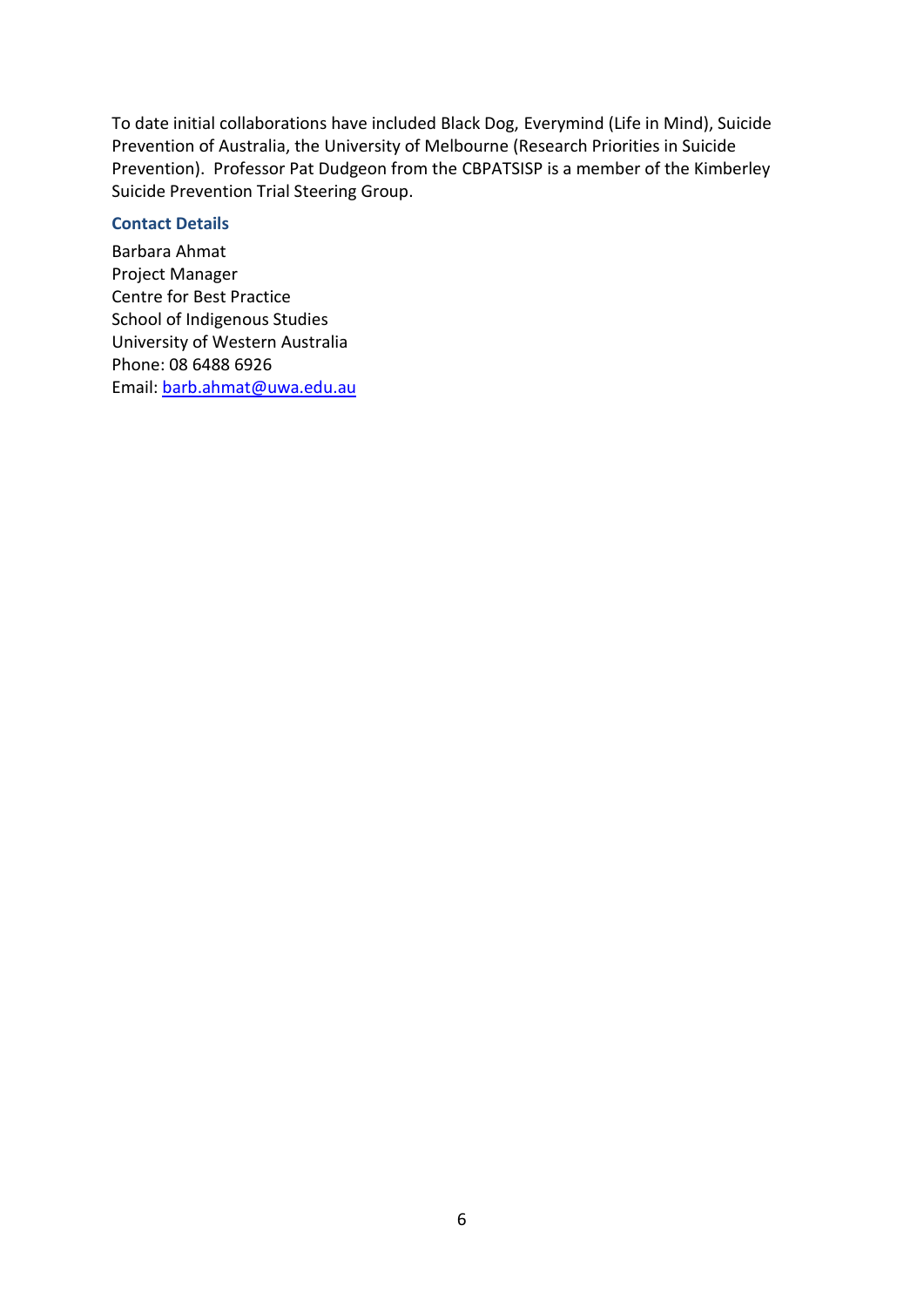### <span id="page-6-0"></span>*R U OK?* **Australia**

### **Who are R U OK?**

R U OK? is a nationally accessible primary prevention program, aimed at strengthening Australia's informal community care capacity by inspiring and empowering people to meaningfully connect with and support individuals experiencing difficulties. R U OK? provides guidance across its campaigns on how to ask, listen, encourage action (referral pathways) and check in.

R U OK? offers an exemplary and unique platform for suicide prevention awareness and community development. It's a grass roots campaign with an enormous and growing following and uptake. It leverages significant community and corporate support.

R U OK?'s strategy is based on strengthening suicide protective factors (specifically, connectedness and a sense of belonging), while drawing on innovative and best-practice expertise, evaluation, marketing and communication principles. R U OK?'s audience is anyone who knows someone struggling with life.

R U OK? collaborates with and promotes mental health organisations and support services which provide expert support for people experiencing distress, suicidal thoughts or living with mental illness.

### **How can R U OK? help PHNs?**

R U OK? is a highly recognised and well-received national campaign that is evidence informed and has a strong footprint in Australian communities based on activity and publicity over previous years. R U OK? have a large database of existing campaign activities, materials, strategies, event ideas and other resources which are freely available for PHN's to access and promote via the website.

Having these resources already available, as well as the established recognition of the campaign messaging, is a significant benefit of linking in with R U OK? in terms of efficiency, and will facilitate quicker buy-in than trying to design a new campaign from scratch.

### **Additional information for PHNs**

R U OK? campaigns are designed to build confidence and capacity to navigate a conversation with someone who is struggling with life; and contribute to long-term behavioural change. R U OK? Day is a national day of action complimented by yearlong campaigns and resources, open-source and freely accessible at [www.ruok.org.au.](http://www.ruok.org.au/)

#### **Contact details**

Katherine Newton Campaign Director Email: [Katherine@ruok.org.au](mailto:Katherine@ruok.org.au)

Brendan Maher CEO Email: [Brendan@ruok.org.au](mailto:Brendan@ruok.org.au)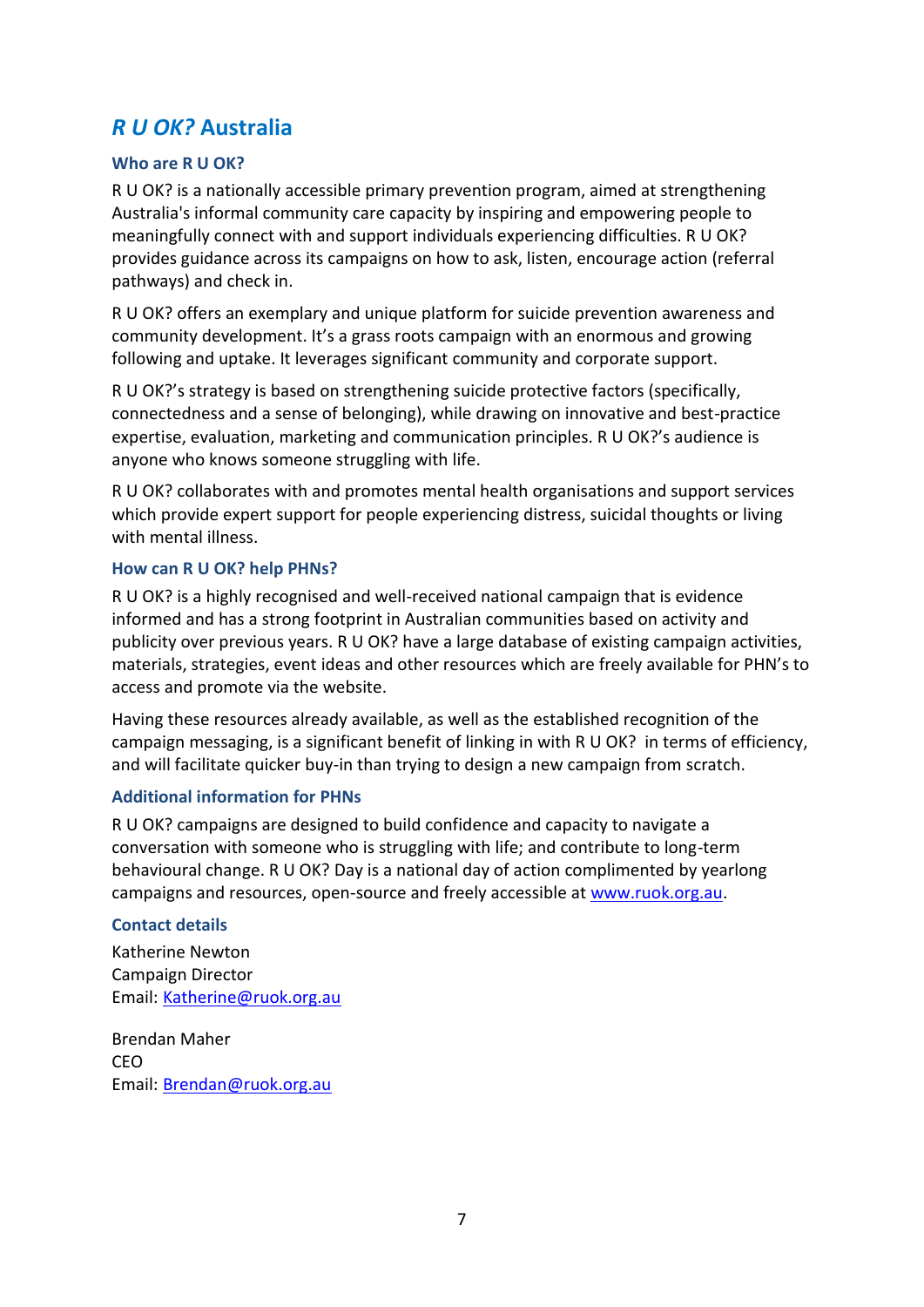### <span id="page-7-0"></span>**Everymind - Mindframe**

### **What is** *Mindframe***?**

The Everymind aims to reduce mental ill-health, reduce suicide and increase well-being through the capacity building of individuals, families, communities, organisations and governments.

*Mindframe* encourages responsible, accurate and sensitive representation of mental illness and suicide in the Australian media (i.e. online, print, broadcast and stage and screen). *Mindframe* involves building a collaborative relationship with the media and other sectors that influence the media. Program activities include national leadership, resource development and national dissemination, and ongoing contribution to the evidence-base.

### **How can** *Mindframe* **help PHNs?**

*Mindframe* will provide leadership within the sector, through acting as the national voice on responsible, accurate and safe representation of suicide and mental illness in the media and in the development of media and campaign messages. *Mindframe* will deliver scalable strategies to support a regional approach to building capabilities through linking with the PHNs, national and state pilot sites for systematic approaches.

### **Additional Information for PHNs**

Mindframe welcomes opportunities to work collaboratively with PHNs to support their suicide prevention activities focused on the development of media and campaign messages.

### **Contact Details**

Sara Bartlett Project Lead Suicide Prevention Phone: 02 4924 6900 Email: [Sara.bartlett@hnehealth.nsw.gov.au](mailto:Sara.bartlett@hnehealth.nsw.gov.au)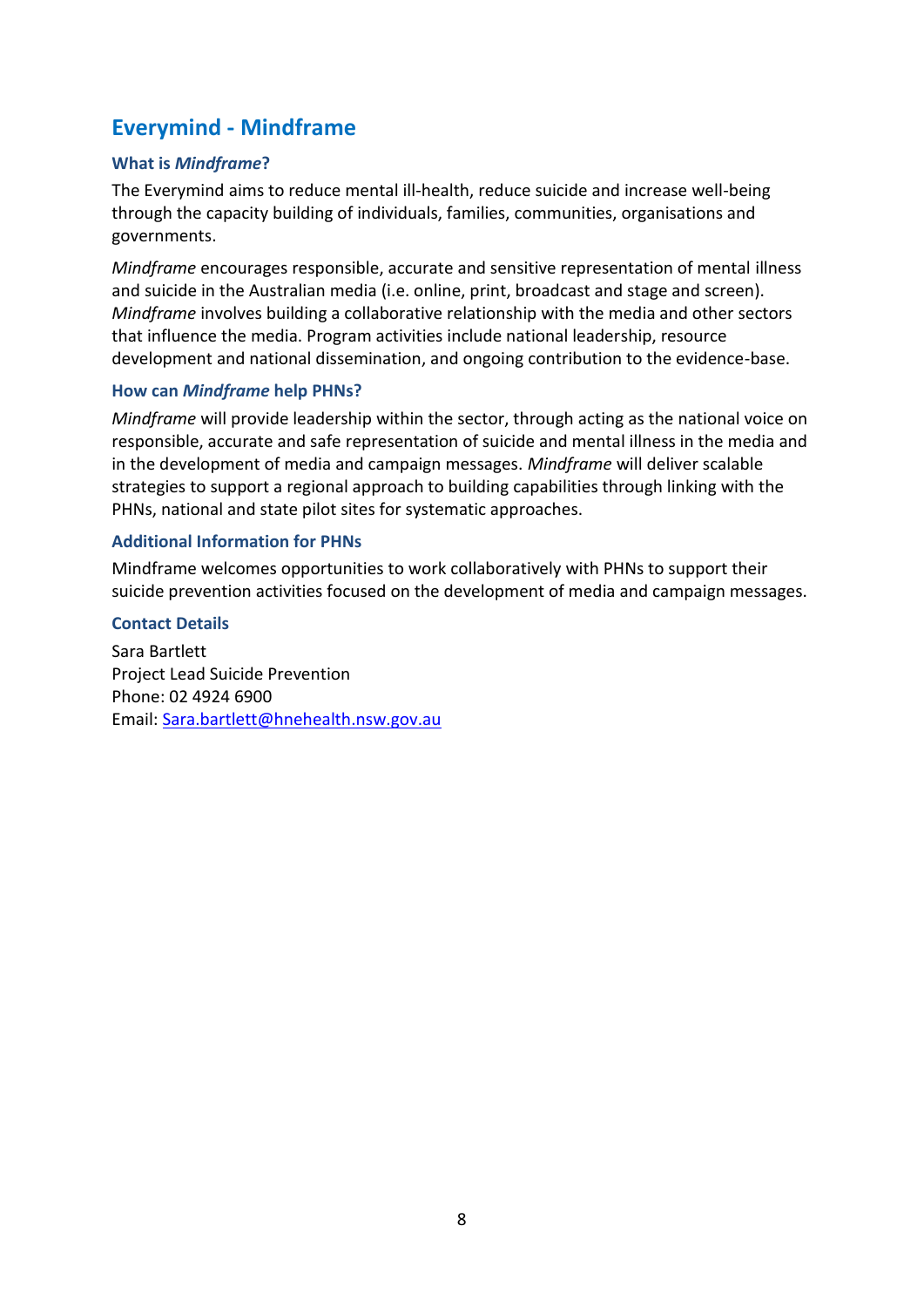### <span id="page-8-0"></span>**Everymind** *- Mindframe* **Plus**

### **What is** *Mindframe* **Plus?**

The Everymind aims to reduce mental ill-health, reduce suicide and increase well-being through the capacity building of individuals, families, communities, organisations and governments.

*Mindframe* Plus is an enhanced delivery of *Mindframe* training and support for regional suicide prevention collaboratives to be better prepared in advance for proactive suicide prevention communication and for high profile suicides or clusters occurring, that has been commissioned by *Mindframe* for the purposes of Black Dog Institute's LifeSpan framework.

*Mindframe* Plus makes the expertise of *Mindframe* available to suicide prevention trial sites and takes core content of *Mindframe* and disseminates it to the local regions to support stronger implementation. It gives regional stakeholders the opportunity to obtain feedback on their media plans directly from *Mindframe*.

### **How can Mindframe Plus help PHNs?**

*Mindframe* Plus will provide support to local regions to ensure that they have a plan in place ahead of suicides or clusters to support the community and minimise any potentially risky coverage whist promoting help-seeking pathways.

It is intended that coverage frequency of prevention efforts and issues related to suicide prevention will increase; and move away from intense coverage of personal stories of suicide. Additionally, quality coverage increases as a result of *Mindframe* Plus.

### **Additional information for PHNs**

*Mindframe* Plus welcomes opportunities to work collaboratively with PHNs to support their communication and media focused suicide prevention activities.

### **Contact details**

Sara Bartlett Project Lead Suicide Prevention Phone: 02 4924 6900 Email: [Sara.bartlett@hnehealth.nsw.gov.au](mailto:Sara.bartlett@hnehealth.nsw.gov.au)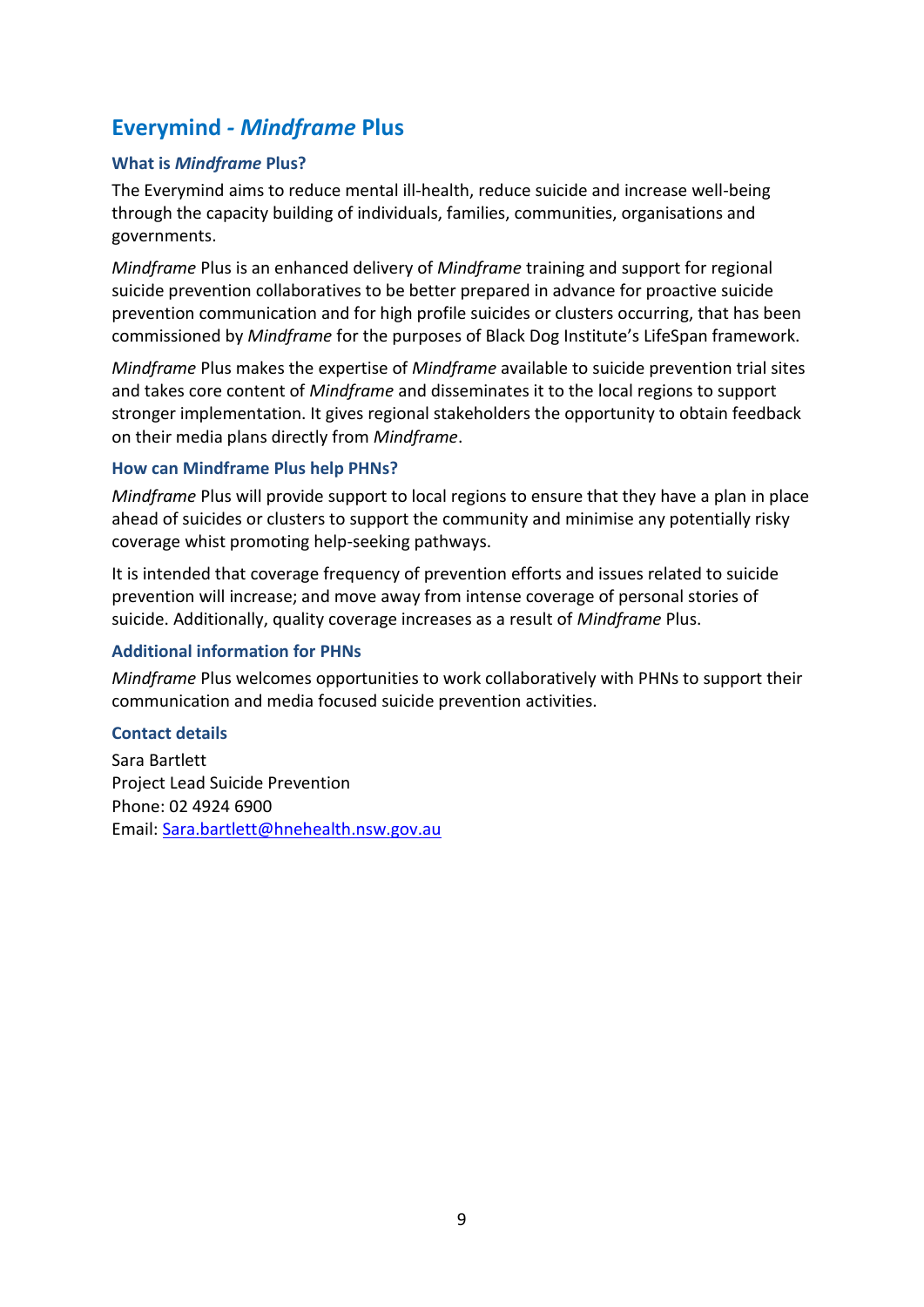### <span id="page-9-0"></span>**Everymind - Life in Mind**

### **What is** *Life in Mind***?**

The Everymind aims to reduce mental ill-health, reduce suicide and increase well-being through the capacity building of individuals, families, communities, organisations and governments.

*Life in Mind* involves the development of a comprehensive online portal with an overall purpose of connecting organisations, programs, researchers and professionals working in suicide prevention in Australia and supporting a coordinated, consistent national approach to suicide prevention. The *Life in Mind* portal will link policy to practice, communities to help-seeking and practitioners to the evidence base, and in turn better support people to communicate about, and respond to suicide and its impacts. An additional aim of *Life in Mind* is to operationalise the National Mental Health and Suicide Prevention Charter by promoting uptake by organisations and people involved in the promotion of mental health and wellbeing, and the prevention of suicide in Australia.

### **How can** *Life in Mind* **help PHNs?**

The *Life in Mind* portal will include a comprehensive online directory that will enable PHNs to access details of suicide prevention organisations and information relevant to their local area. The directory will outline contact details, resources, programs, services and research that each organisation offers and how this may be able to support their regional suicide prevention activities.

The online portal will also include information (e.g. fact sheets and templates) around conducting evaluations of projects/activities, how to implement projects, and how to interpret research.

### **Additional information for PHNs**

There will be the opportunity for PHNs to upload their suicide prevention strategies/frameworks, so they can share/access plans across the 31 PHNs.

The *Life in Mind* team are motivated to support the suicide prevention related activities of PHN's and welcomes suggestions and feedback for ways in which the online portal may assist in these efforts.

### **Contact details**

Melinda Benson Project Lead Suicide Prevention Phone: 02 4924 6900 Email: [melinda.benson@hnehealth.nsw.gov.au](mailto:melinda.benson@hnehealth.nsw.gov.au) Website: [www.lifeinmindaustralia.com.au](http://www.lifeinmindaustralia.com.au/)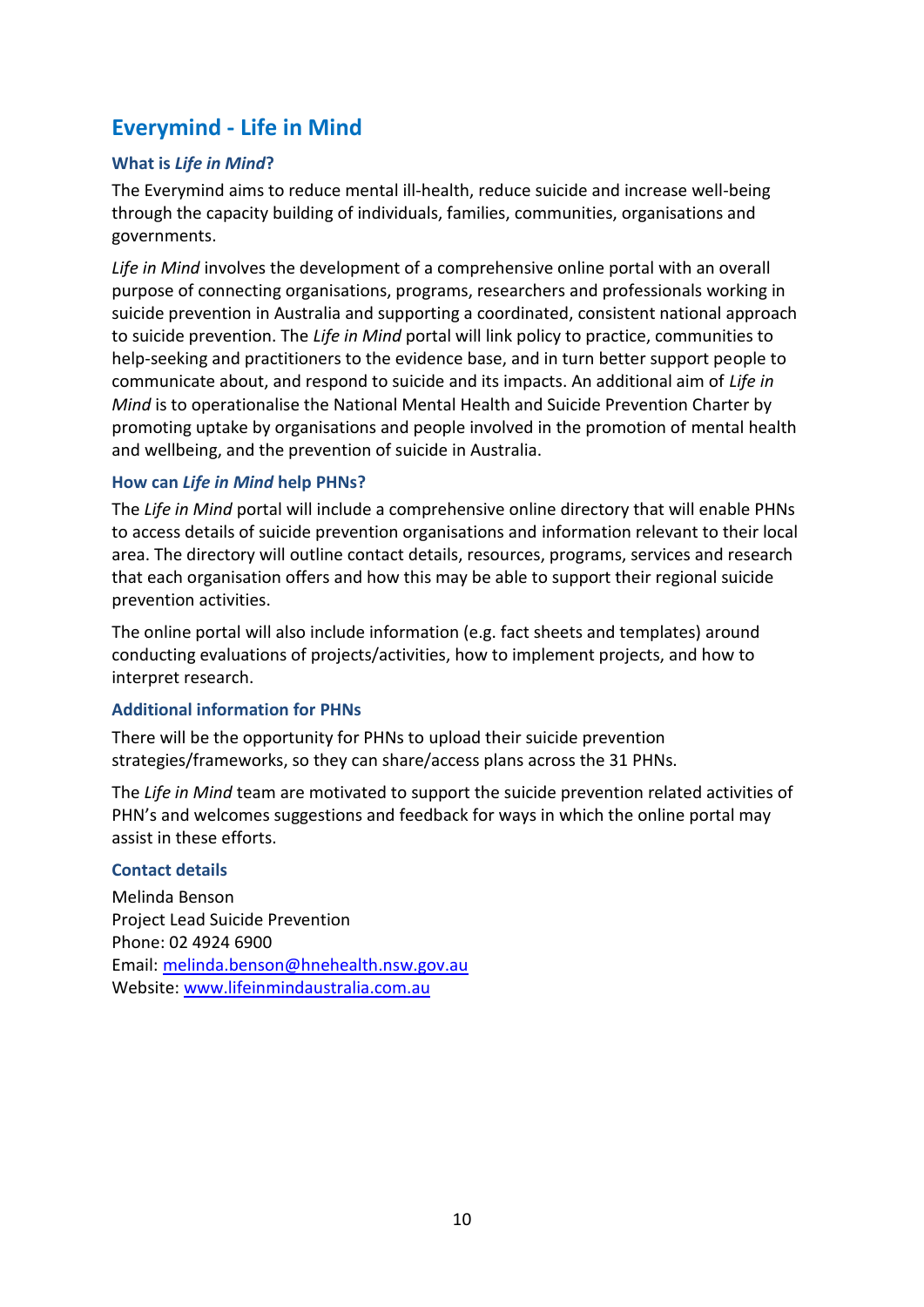## <span id="page-10-0"></span>**ReachOut Australia**

### **Who are ReachOut?**

ReachOut.com is a youth mental health portal, built with smart digital technology. ReachOut is accessed by 132,000 people in Australia every month; or more than 1.58 million people each year. In addition to ReachOut's core service for 14–25 year-olds, ReachOut have developed a range of innovative tools and programs that extend reach and impact, including:

- **ReachOut Next Step:** a tool that recommends customised support options based on a young person's symptoms and how significantly the symptoms are affecting them.
- **Toolbox:** a digital tool that recommends mental health and wellbeing apps and digital resources.
- **ReachOut Orb:** an innovative digital game designed for use in Year 9 and 10 classrooms.
- **ReachOut Schools:** support to teachers and other schools-based professionals on building young people's wellbeing and resilience.
- **ReachOut Parents:** information, coaching, tools and resources to help parents and carers support teenagers.

ReachOut's project is informed by a longitudinal cohort study of ReachOut.com service users that indicates the service currently attracts a large volume of users at risk of suicide (40.7% of the study sample) that have not sought help elsewhere. The cohort study data will inform a national suicide prevention media campaign that will facilitate early help-seeking and self-help.

### **How can ReachOut help PHNs?**

ReachOut can assist PHNs in modelling a stepped-care care approach that provides young people with immediate help and support (self-help); access to alternative forms of helpseeking where face-to-face services may be many kilometres away; and gets them to the right service more quickly to help manage service demand. ReachOut Parents can help parents better support their teenager.

ReachOut's evidence-based resources can support school-based activities to:

- increase awareness around good mental health, wellbeing and suicide prevention;
- inform students of how to access help-seeking, both online and face-to-face, and introduce them to a range of tools and apps; and
- help parents help their teenagers.

### **Additional information for PHNs**

Additional data of interest to PHNs from the longitudinal cohort study suicidal ideation questionnaire:

- over 33% of 16–20 year-olds identified as being at high-risk of suicide, while 24% of 21–25 year-olds identified as high-risk;
- individuals who identified as Lesbian, Gay, Bisexual, Transgender, Queer, and Intersex (LGBTQI) were nearly twice as likely to be at high risk of suicide as heterosexual individuals; and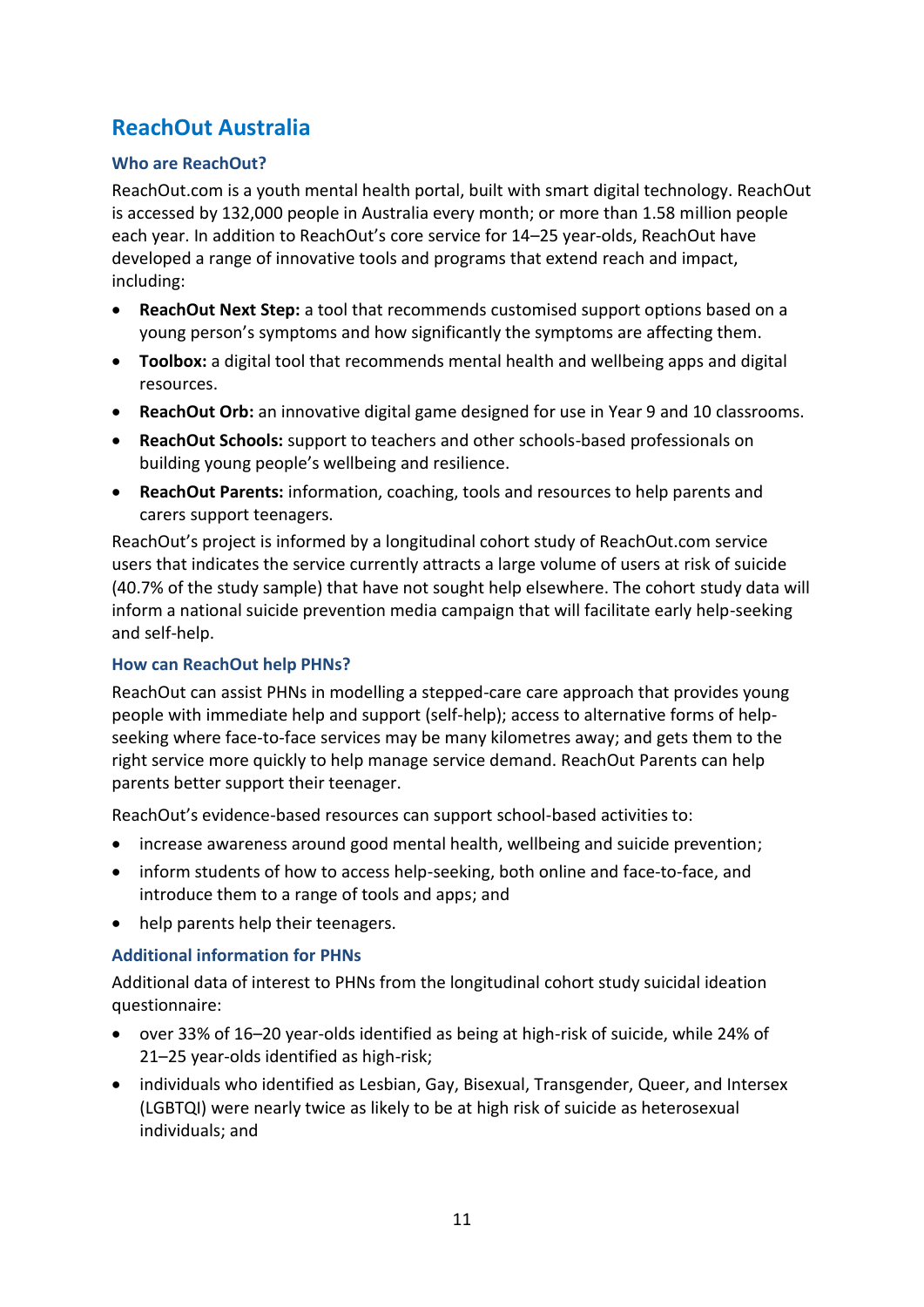85.7% of participants who were at high risk of suicide faced stressful or serious problems in the last three months and recognised that they needed help. 50.7% did not seek help, whilst 35% sought help.

\*Note: detailed data available on request.

### **Contact details**

Liza Davis Director of Government Relations and Policy ReachOut Australia Phone: 0418 164 231 Email: [liza@reachout.com](mailto:liza@reachout.com)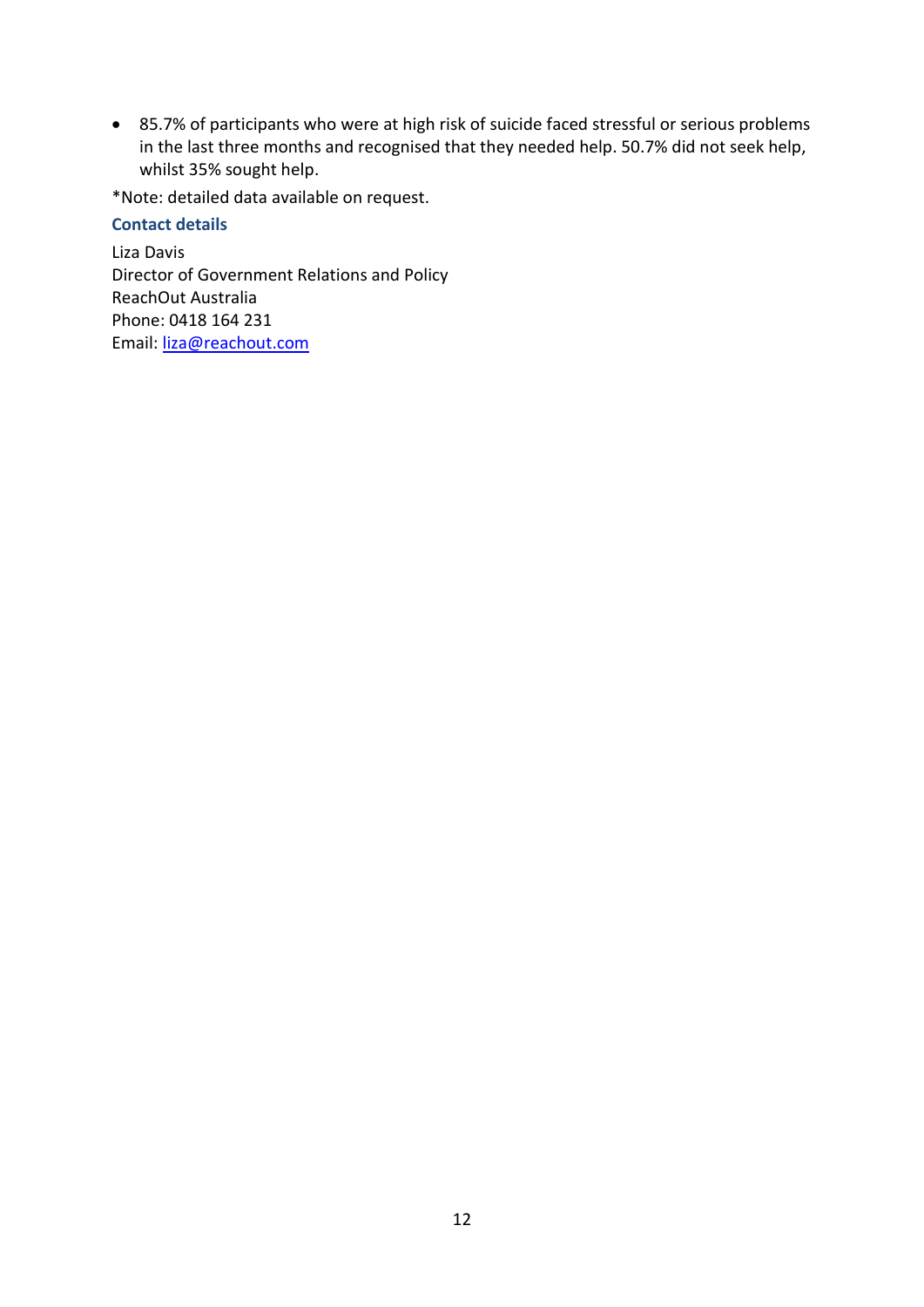# <span id="page-12-0"></span>**Community Broadcasting Association of Australia - Community Radio Suicide Prevention Project**

### **Who are the Community Broadcasting Association of Australia?**

The Community Broadcasting Association of Australia is a not-for-profit organisation that is the peak body for community radio and television stations in Australia. The Community Radio Suicide Prevention Project utilises satellite and local radio broadcasting to provide the delivery of suicide, mental health and well-being messages through over 420 radio stations nationwide, as well as the distribution of a monthly magazine and audio CD to promote suicide prevention, relevant services, help-seeking behaviours and well-being to a large national audience. Every six months throughout the project, specific content is provided for Indigenous and Culturally and Linguistically Diverse (CALD) audiences (including information in a range of community languages), as well as for young people.

### **How can Community Broadcasting Association of Australia help PHNs?**

The Community Broadcasting Association of Australia, through the Community Radio Suicide Prevention Project, is able to (if required) facilitate the promotion of the work of PHNs at a regional level through the provision of information to regional broadcasters.

### **Additional information for PHNs**

The Community Radio Suicide Prevention Project plays a key role in communicating national and regional suicide prevention programs and initiatives with specific audience groups around Australia. Community Broadcasting Association of Australia are open to any suggestions for how they can support PHNs through their unique community networks and ability to distribute information on-air, as well as through project mailouts and communitybased activities.

### **Contact details**

Ian Watson Project Manager Phone: 0448 801 381 Email: [iwatson@cbaa.org.au](mailto:iwatson@cbaa.org.au)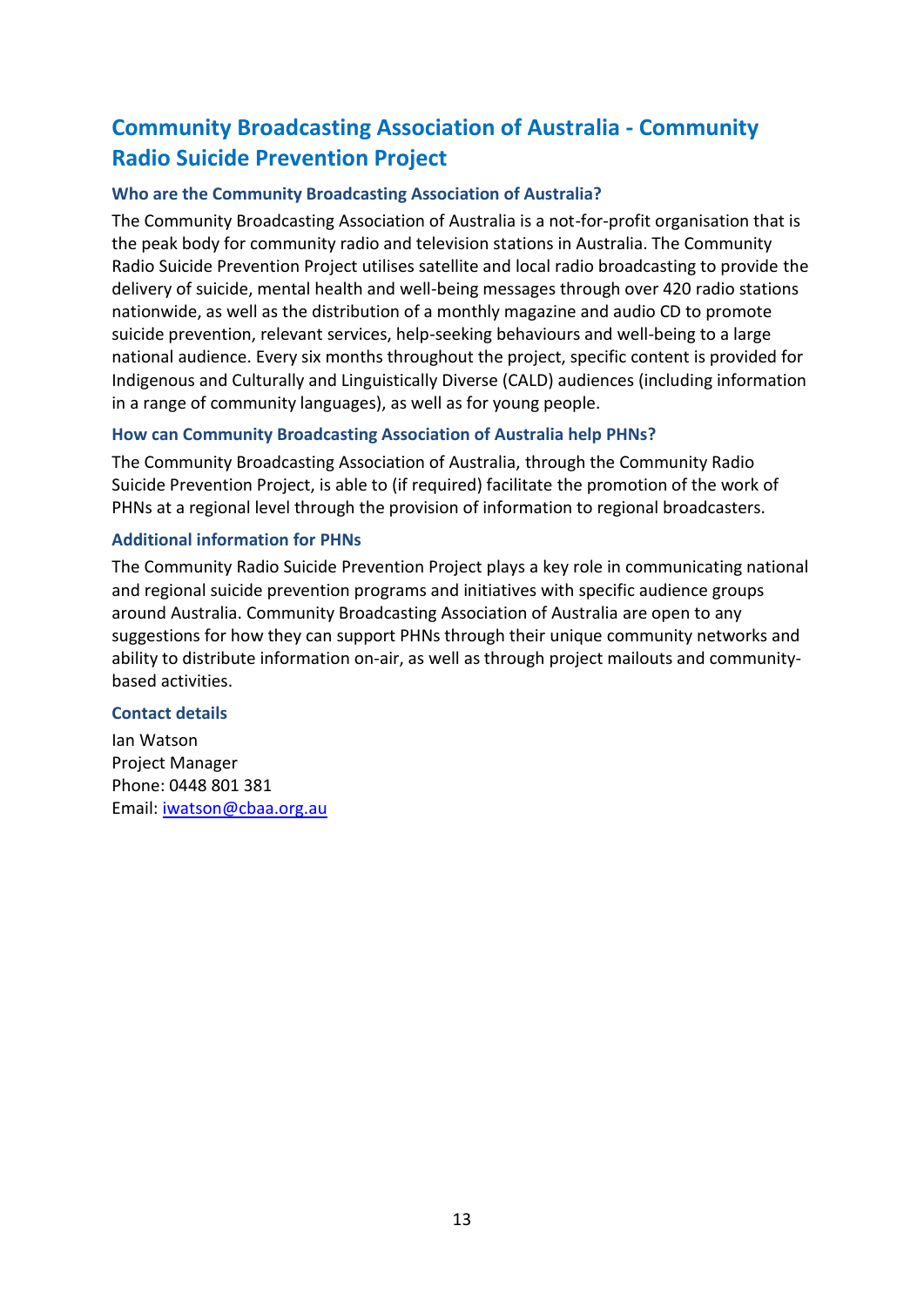# <span id="page-13-0"></span>**Orygen, the National Centre for Excellence in Youth Mental Health - Chatsafe Project**

### **Who are Orygen and what is Chatsafe?**

Orygen is a world leading research and knowledge translation organisation focusing on mental ill-health in young people. At Orygen, leadership and staff work to deliver cuttingedge research, policy development, innovative clinical services, and evidence-based training and education to ensure that there is continuous improvement in the treatments and care provided to young people experiencing mental ill-health. Orygen also houses an internationally recognised suicide prevention research unit.

The aims of the Chatsafe project are to work in partnership with: young people (between 12 and 25 years) across Australia; international and national suicide prevention experts; and, the Australian media and communications industry to:

- develop a set of evidence-informed guidelines and supporting resources regarding safe peer-to-peer online communication about suicide for young people; and
- develop a series of evidence-informed online materials targeting young people that will be rolled out as a part of a national social media campaign.

### **How can Chatsafe help PHNs?**

Community engagement and media reporting of suicide are key features of the 'Systems Approach to Suicide Prevention' currently being rolled out via PHNs. However limited evidence exists regarding how to communicate safely about suicide using social media, or regarding the potential for social media to play an active role in suicide prevention. This project will address these evidence gaps and, in doing so, will provide PHNs with resources, guidelines and a coordinated national campaign to help support relevant activities.

### **Additional information for PHNs**

This project is highly innovative, and will be the first, internationally, to engage young people in the development of evidence-informed guidelines and evidence-informed campaign materials on suicide prevention. Orygen will be happy to provide PHNs with resources, advice and support on this issue in an ongoing manner.

### **Contact details**

Dr Jo Robinson Senior Research Fellow 35 Poplar Road Parkville VIC 3052 Phone: 03 9342 2866 or 0412 999 140 Email: [jo.robinson@orygen.org.au](mailto:jo.robinson@orygen.org.au)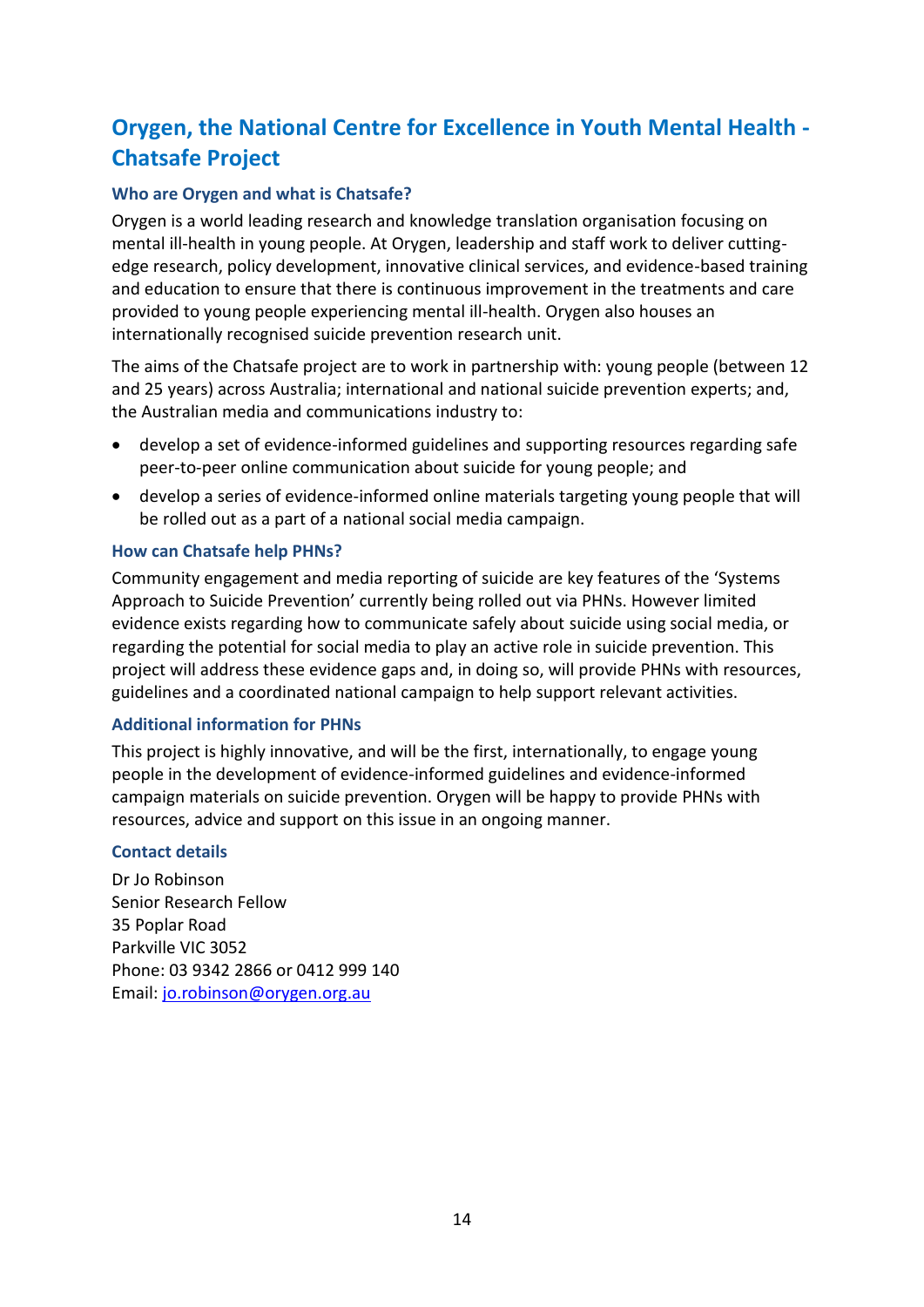### <span id="page-14-0"></span>**OzHelp - Workplace Suicide Prevention and Mental Health Program**

### **Who are OzHelp?**

OzHelp's purpose is to support and resource people in workplaces to be more resilient and confident in meeting life's challenges. OzHelp has been successful in partnering with the Australia Government to provide early intervention and suicide prevention strategies, under the National Suicide Prevention Leadership and Support Program.

By delivering web-based mental and physical health screening programs and mental health training programs to workplaces, OzHelp are able to engage with any workplace anywhere in Australia. The services provided nationally by OzHelp follows a solution focussed approach and in most situations are delivered in workplace settings.

OzHelp seeks to work proactively with PHNs to access more workplaces within their PHN region and provide them their services. At the same time OzHelp wishes to partner with PHNs to understand and develop referral pathways that are appropriate and subsequently increase the range of service that can be made available to individuals in need.

#### **How can OzHelp Help PHNs?**

As a result of OzHelp's capacity to deliver online services, OzHelp are able to identify people with heightened risk of physical and mental health challenges and to provide them with direct support and referral pathways to local services.

Intrinsic to every aspect of OzHelp's work is their support, coaching and training element. OzHelp work towards reducing stigma around mental illness and improving mental and physical health literacy, along with the development of specific suicide prevention skills that are key to OzHelp's evidence based training and coaching suite.

During 2017-18 20,000 people will be screened and trained in the new web based services nationally.

### **Additional information for PHNs**

Possible collaboration between OzHelp and PHNs:

- establish client referral pathways to services in the PHN area;
- PHNs to refer clients to OzHelp;
- PHNs partner with OzHelp in the delivery of programs;
- PHNs to provide referrals to employers to access OzHelp services;
- Contribute to the development of evidence base; and
- OzHelp to provide de-identified reports to the PHN on the data collected.

### **Contact Details**

Tony Holland CEO OzHelp Phone: 02 6251 4166 Email: [ceo@ozhelp.org.au](mailto:ceo@ozhelp.org.au)

James Mills Director of Operations Phone: 02 6251 4166 Email: [james.mills@ozhelp.org.au](mailto:james.mills@ozhelp.org.au)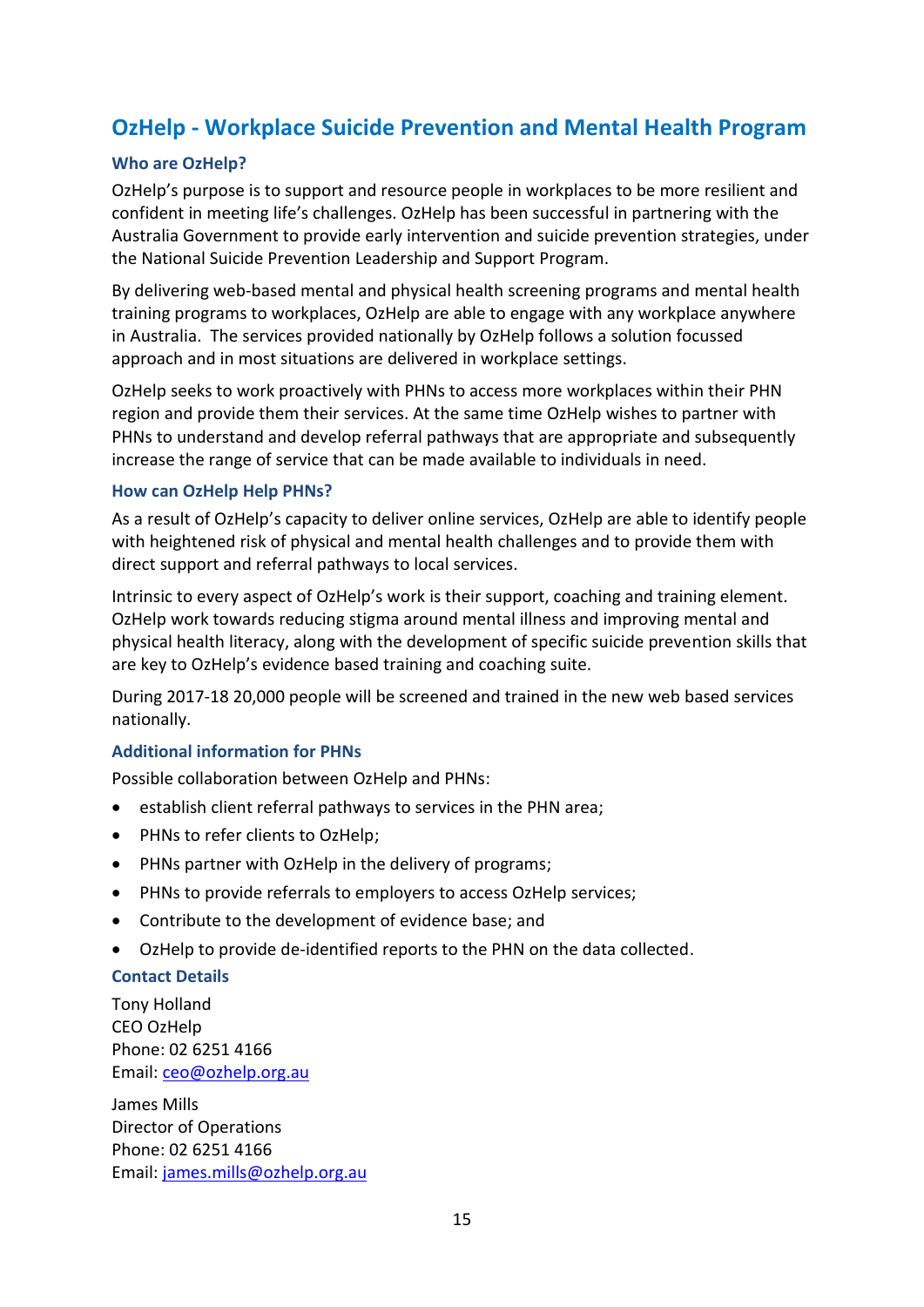# <span id="page-15-0"></span>**The National LGBTI Health Alliance - MindOUT National LGBTI Mental Health and Suicide Prevention Project**

### **What is MindOUT?**

The MindOUT National LGBTI Mental Health and Suicide Prevention Project develops and delivers national suicide prevention initiatives that build the capacity of the mental health and suicide prevention organisation, programs, services and practitioners to identify and respond the support and wellbeing needs of LGBTI populations.

MindOUT is a national project, delivered across all states, territories and PHN areas. The target population for this project is LGBTI and other sexuality, gender, and bodily diverse people and communities

MindOUT is delivered by the National LGBTI Health Alliance, who is the national peak health organisation in Australia for organisations and individuals that provide health-related programs, services and research focused on LGBTI people and other sexuality, gender, and bodily diverse people and communities.

### **How can MindOUT help PHNs?**

MindOUT provides advice and support the PHNs to lead a regional approach for suicide prevention activities which meets the needs of LGBTI people at a local level.

 The Online PHN Hub has resources developed specifically for PHNs to increase PHN's knowledge of LGBTI populations, and gain an understanding of aspects to consider when commissioning services or designing programs that are able to respond to the needs of LGBTI people, families and communities. Topics include alcohol and other drugs, young people, families, ageing and aged care, data integrity and intimate partner violence. The online hub can be accessed at [lgbtihealth.org.au/phn/](http://lgbtihealth.org.au/phn/)

You can access these resources by registering at [lgbtihealth.org.au/phn-register/](http://lgbtihealth.org.au/phn-register/) (please note: only PHN email addresses will be approved for access).

- Access online professional development webinars at [lgbtihealth.org.au/mindout](http://lgbtihealth.org.au/mindout-webinars/)[webinars/](http://lgbtihealth.org.au/mindout-webinars/)
- Receive regular sector updates from Network MindOUT at [lgbtihealth.org.au/networkmindout/](http://lgbtihealth.org.au/networkmindout/)
- Download a series of resources to support LGBTI Inclusive Practice at [lgbtihealth.org.au/mindout-resources/](http://lgbtihealth.org.au/mindout-resources/)
- Access face-to-face professional development training at [lgbtihealth.org.au/training/](http://lgbtihealth.org.au/training/)

### **Additional information for PHNs**

The *National LGBTI Mental Health and Suicide Prevention Strategy* is a plan for strategic action to prevent mental ill-health and suicide, and promote good mental health and wellbeing for LGBTI people and communities across Australia. This strategy includes recommendations across the breadth of approaches in Australian mental health work including promotion, prevention, intervention, treatment and maintenance. The strategy can be downloaded from: [lgbtihealth.org.au/resources/national-lgbti-mental-health-suicide](http://lgbtihealth.org.au/resources/national-lgbti-mental-health-suicide-prevention-strategy/)[prevention-strategy/](http://lgbtihealth.org.au/resources/national-lgbti-mental-health-suicide-prevention-strategy/)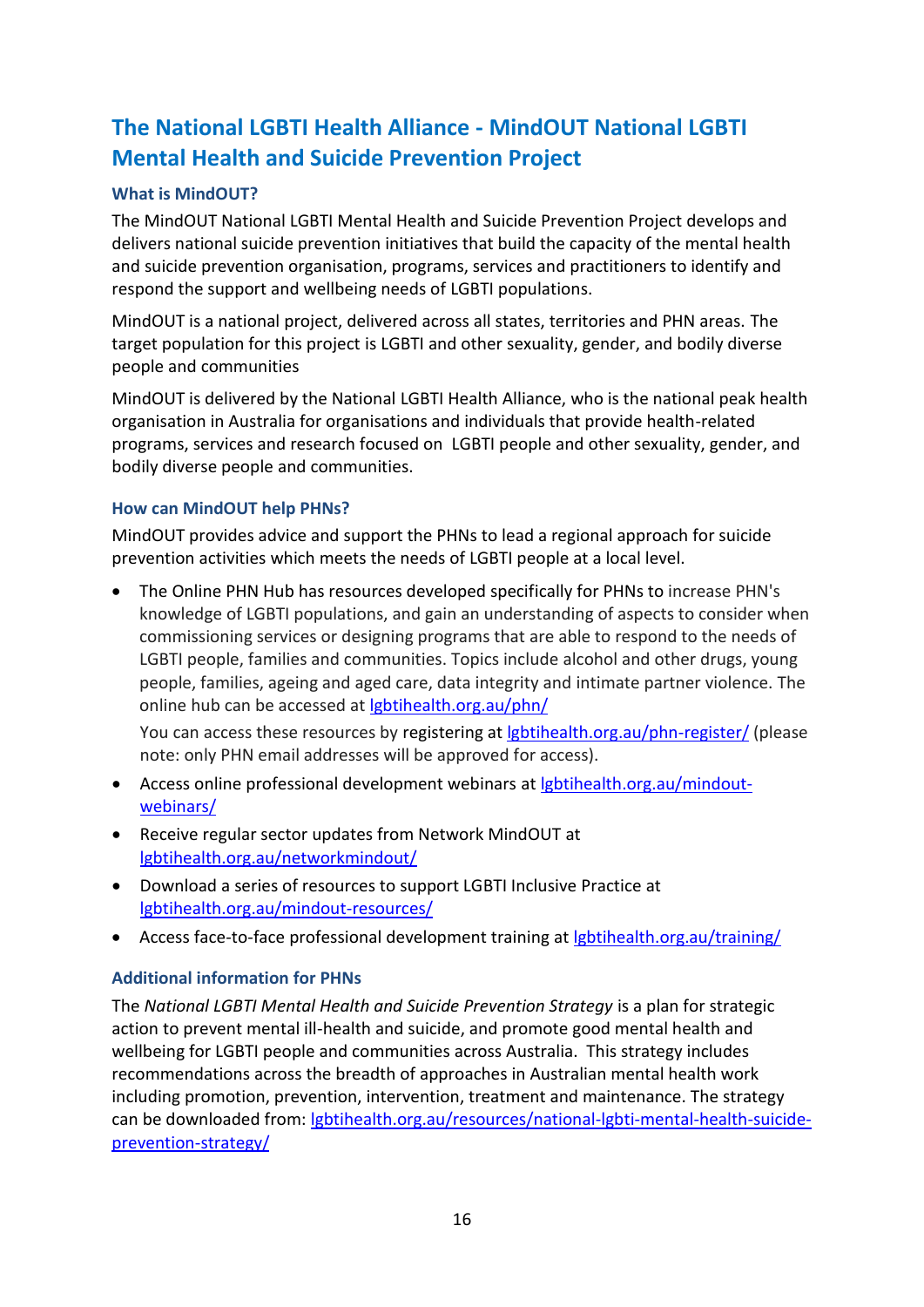MindOUT will continue to develop resources and webinars that specifically address trends PHNs are seeing in your regions relating to LGBTI people and mental health and suicide prevention.

### **Contact Details**

Charlie Willbridge National MindOUT Project Officer Phone: 02 8568 1127 or 0499 770 481 Email: [phn@lgbtihealth.org.au](mailto:phn@lgbtihealth.org.au) Websites:<http://www.mindout.org.au/>and<http://lgbtihealth.org.au/>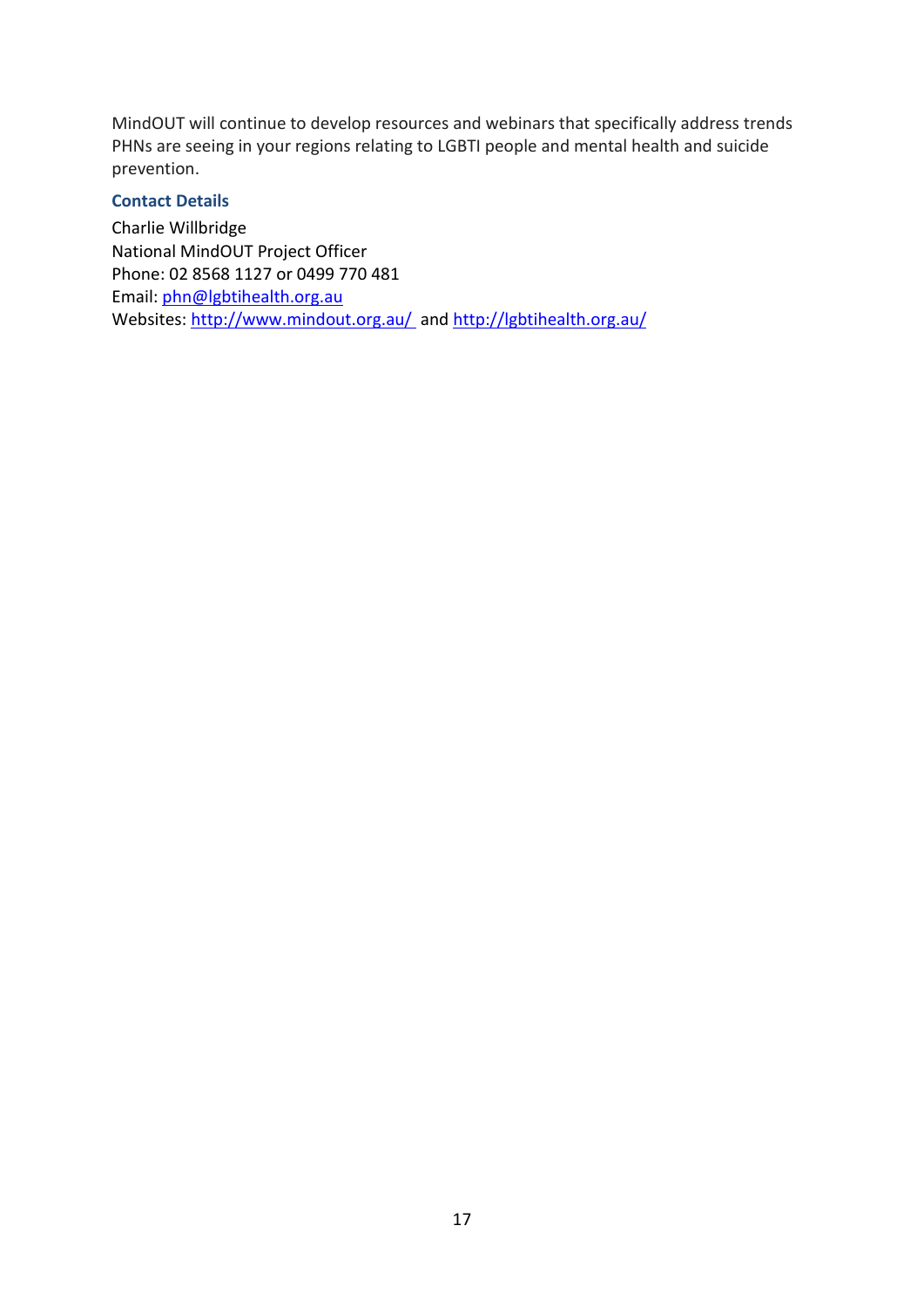### <span id="page-17-0"></span>**Wesley Mission - Wesley LifeForce Suicide Prevention Networks**

### **Who are Wesley and what are the Wesley LifeForce Suicide Prevention Networks?**

Wesley Mission is a not for profit organisation established through the Uniting Church of Australia. Reverend Bob Dunlop of Wesley Mission established Wesley LifeForce Suicide Prevention Services in 1995 as a response to the growing number of suicides in Australia.

The Wesley LifeForce Suicide Prevention Networks (LifeForce Networks) partners with 72 communities throughout Australia to develop and maintain the LifeForce Networks. These community-based networks address area-specific suicide and wellbeing issues. Wesley acts as a backbone agency, providing seed funding, facilitation, network governance and support in developing strategic community plans. LifeForce Networks are owned by the community and tailor activities to address local concerns. The LifeForce Networks target high-risk populations in all Australian states and territories, including 12 located in Aboriginal communities.

Wesley Mission has received funding through the Department of Health to establish an additional 32 LifeForce Networks nationally and continue to provide support to the existing LifeForce Networks until June 2019.

### **How can the LifeForce Networks help PHNs?**

Established LifeForce Networks can be utilised to support PHNs in commissioning regional suicide prevention activities. These include:

- being a whole of community reference group for the PHN to receive advice and guidance on commissioning activities and enacting community action plans; and
- supporting the PHN through having representation on high level strategic governance reference groups.

In addition to national funded activity, the LifeForce Networks program can be commissioned by the PHN to:

- support engaging the community in community based suicide prevention activities;
- establish regional suicide prevention reference groups and/or LifeForce Networks; and
- provide advice/ support on community engagement and community development processes in suicide prevention.

### **Additional information for PHNs**

Wesley would like to encourage PHNs to:

- connect and include established LifeForce Networks in on regional planning for suicide prevention activities within their region; and
- consider accessing the support and subject matter expertise of LifeForce Networks in community engagement and community development in suicide prevention.

### **Contact details**

James Bell Networks Manager Wesley LifeForce PO Box 2446 Carlingford NSW 2118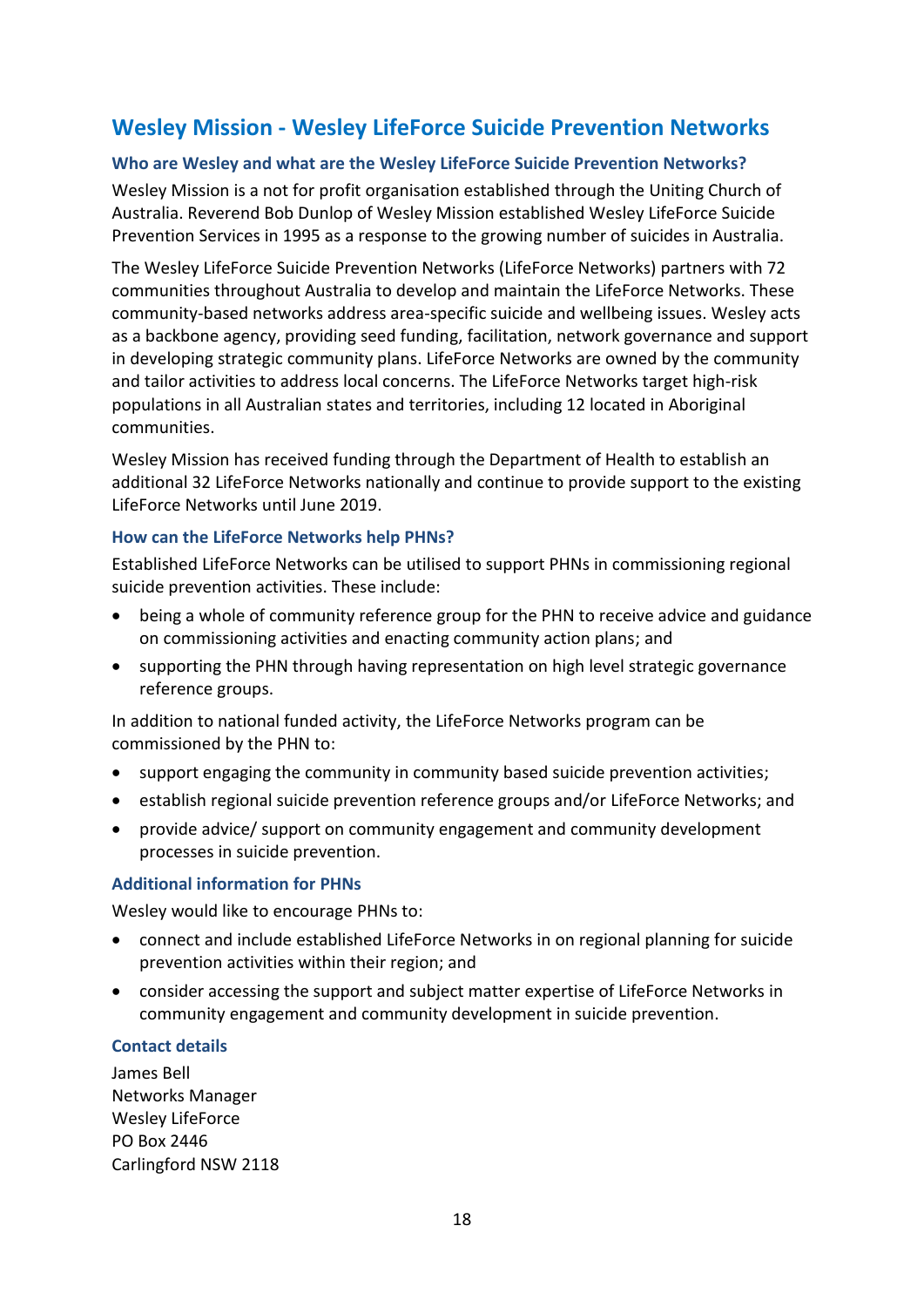Phone: 1800 100 024 or 0418 694 668 Email: [James.Bell@wesleymission.org.au](mailto:James.Bell@wesleymission.org.au)

Tony Cassidy Group Manager Wesley LifeForce PO Box 2446 Carlingford NSW 2118 Phone: 1800 100 024 or 0408 211 750 Email: [Tony.Cassidy@wesleymission.org.au](mailto:Tony.Cassidy@wesleymission.org.au)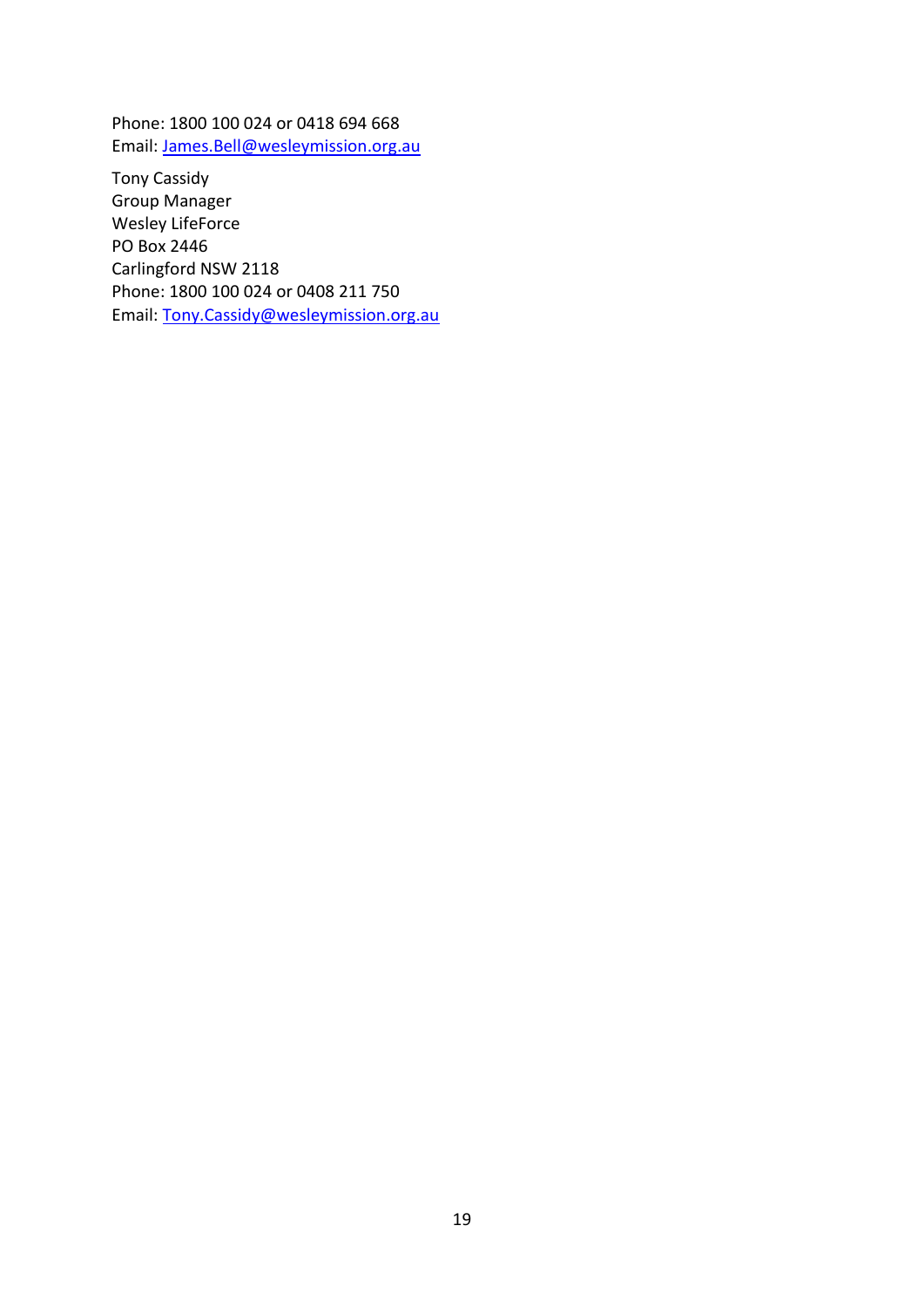### <span id="page-19-0"></span>**Wesley Mission - Wesley LifeForce Suicide Prevention Training**

### **What is Wesley LifeForce Suicide Prevention Training?**

Wesley Mission is a not for profit organisation established through the Uniting Church of Australia. Reverend Bob Dunlop of Wesley Mission established Wesley LifeForce Suicide Prevention Services in 1995 as a response to the growing number of youth suicides in Australia. Wesley LifeForce facilitates suicide prevention workshops to community members in metropolitan, regional, rural and remote Australia. Participants represent the full range of community members and may include clergy, first responders or teachers.

In addition to community workshops Wesley LifeForce facilitates suicide prevention workshops to a range of frontline healthcare workers, General Practitioners (GPs) and practice nurses, practice managers and GP office staff, relationship counsellors, aged care nurses and aged care workers.

The Wesley LifeForce suicide prevention program has also been adapted for Aboriginal and Torres Strait Islander communities in consultation with communities in Halls Creek Western Australia, Katherine in the Northern Territory and Thursday Island in the Torres Strait.

### **How can Wesley LifeForce Suicide Prevention Training help PHNs?**

Wesley LifeForce can facilitate community suicide prevention workshops to community and frontline healthcare providers as outlined above. Wesley work in consultation with other organisations such as PHN education and mental health and suicide prevention staff, aged care providers and counselling organisations such as Relationships Australia to promote and facilitate the programs.

Wesley are also able to facilitate Train the Trainer programs, both for community training as well as Aboriginal and Torres Strait Islander training. Applicants for the Train the Trainer programs are required to meet specific vocational criteria as well as having access to regular clinical supervision.

### **Additional information for PHNs**

The following professional bodies have accredited Wesley LifeForce suicide prevention training as continuing professional development for their members:

- Royal Australian College of GPs;
- Australian College of Rural and Remote Medicine;
- Australian Primary Health Nurses Association;
- Australian Association of Practice Managers; and
- Australian Counselling Association.

### **Contact details**

Mary McNamara Training Manager Wesley LifeForce PO Box 2446 Carlingford NSW 2118 Phone: 02 9857 2570 or 0427 735 423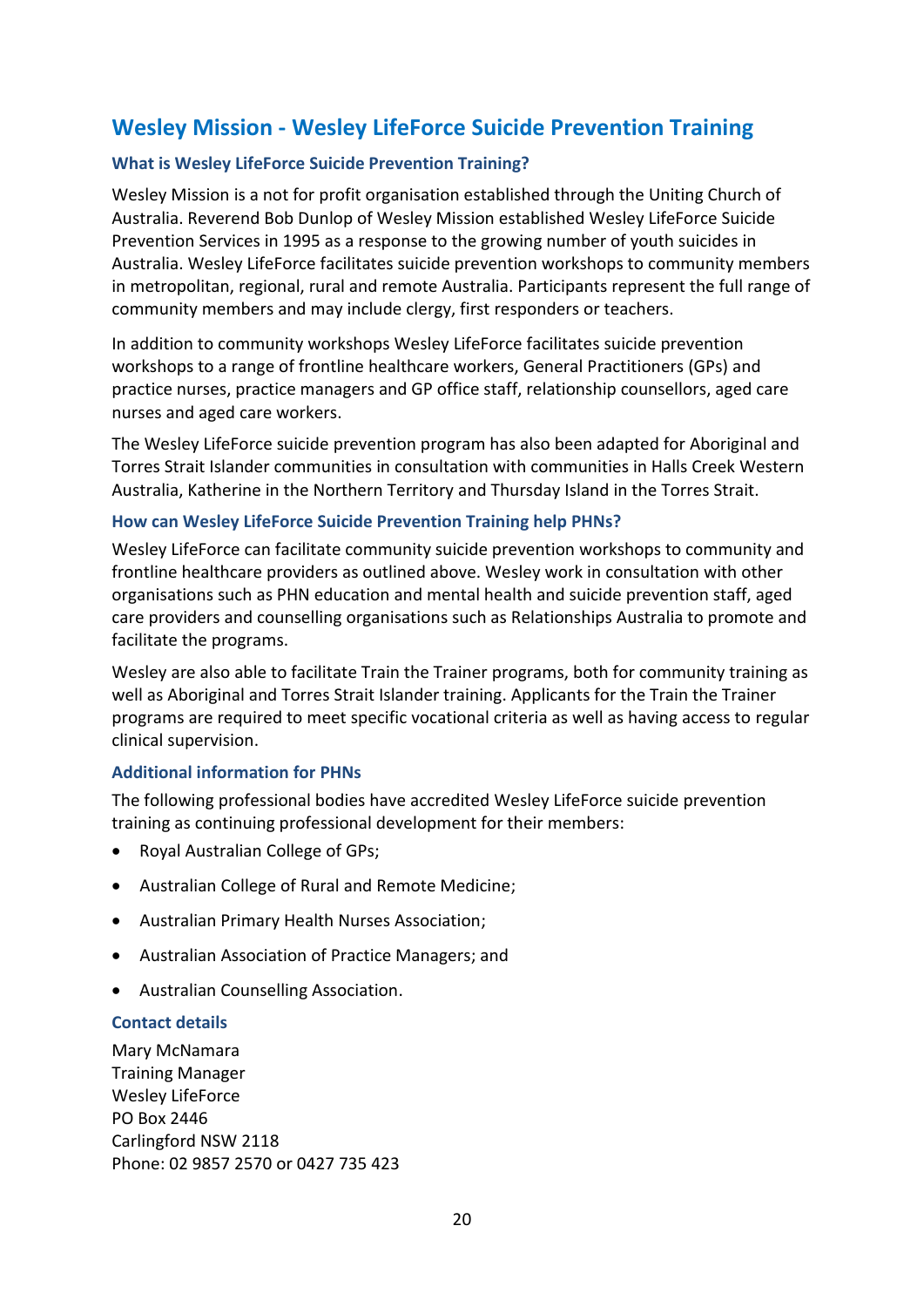Email: [mary.mcnamara@wesleymission.org.au](mailto:mary.mcnamara@wesleymission.org.au)

Tony Cassidy Group Manager Wesley LifeForce PO Box 2446 Carlingford NSW 2118 Phone: 1800 100 024 or 0408 211 750 Email: [Tony.Cassidy@wesleymission.org.au](mailto:Tony.Cassidy@wesleymission.org.au)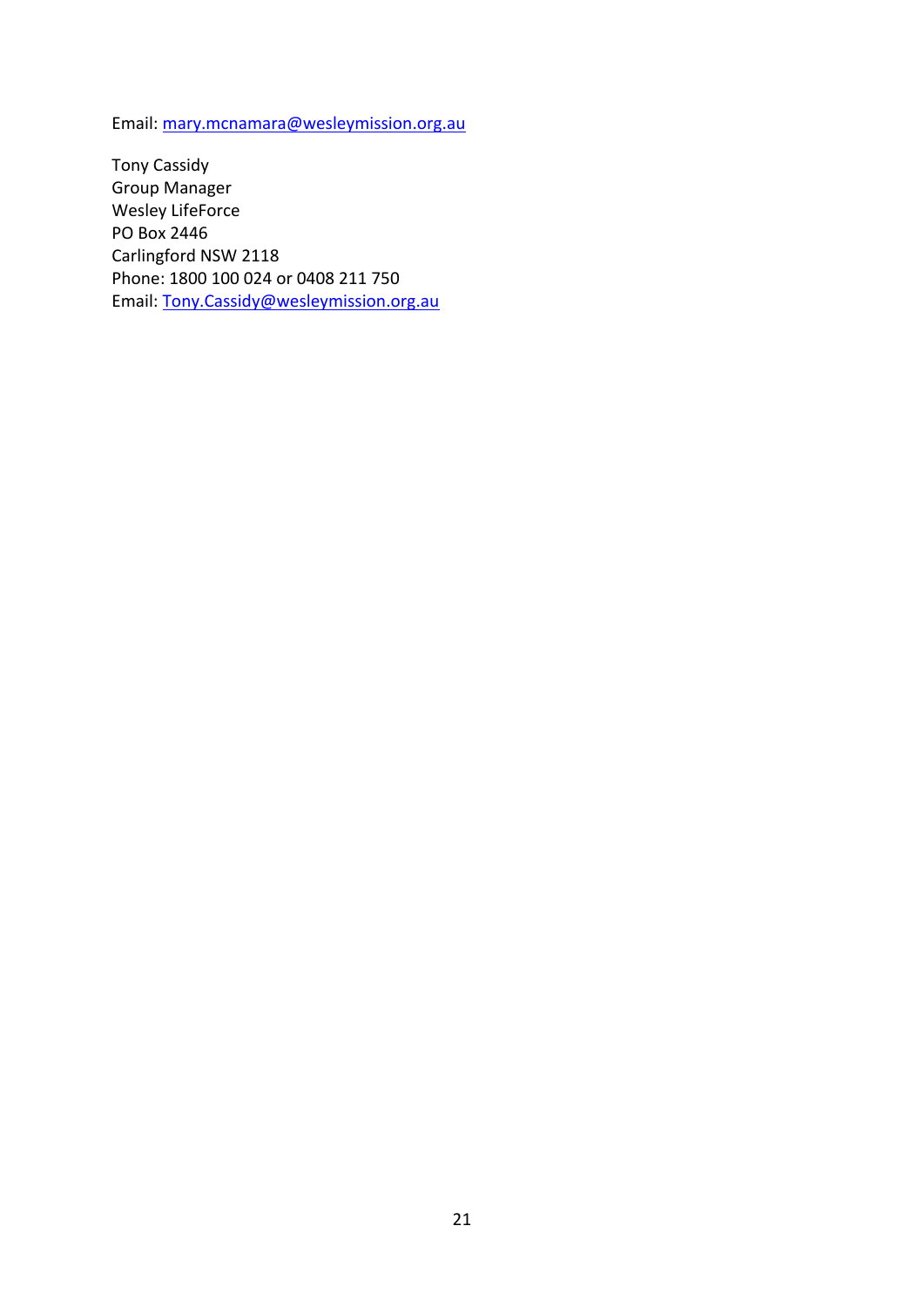# <span id="page-21-0"></span>**United Synergies Limited - StandBy Support after Suicide**

### **What is Standby?**

StandBy Support after Suicide (StandBy), a program of United Synergies, was established in 2002 and evolved from the need for a coordinated community response to suicide.

StandBy is recognised as one of Australia's leading suicide postvention programs dedicated to assisting people and communities impacted by suicide. StandBy is a community-based program that provides a 24/7 coordinated response to assist families, friends, frontline responders (e.g. GPs and emergency workers), workplaces, sporting teams, schools, funeral homes and witnesses who have been bereaved by or exposed to a suicide loss.

StandBy recognises both kin and non-kin groups with perceived closeness to the deceased as target demographics. The program offers telephone or face-to-face support, regardless of when or where the suicide occurred.

StandBy is currently aligned to nine PHN regions Tasmania; Country SA; ACT; North Coast NSW; Brisbane South; Brisbane North; Central Queensland, Wide Bay, Sunshine Coast; Northern Queensland and partially in Country Western Australia (Kimberley). StandBy also provide StandBy service provision in North West Central Queensland; Northern Territory and the Pilbara Western Australia.

### **How can StandBy help PHNs?**

StandBy is able to support PHNs be providing:

- needs/gaps identification in suicide postvention; and
- suicides trends in the PHN regions Standby currently operate.

### **Additional information for PHNs**

- There may be opportunities to address all PHNs about StandBy at professional development workshops.
- PHN regions that currently don't have StandBy coverage may be able to be supported through the Critical Postvention Response (CPR) service.
- Standby offers training specifically around suicide grief and loss.

### **Contact details**

Karen Phillips National Manager StandBy Support after Suicide Phone: 07 5442 4277 Email: [kphillips@unitedsynergies.com.au](mailto:kphillips@unitedsynergies.com.au)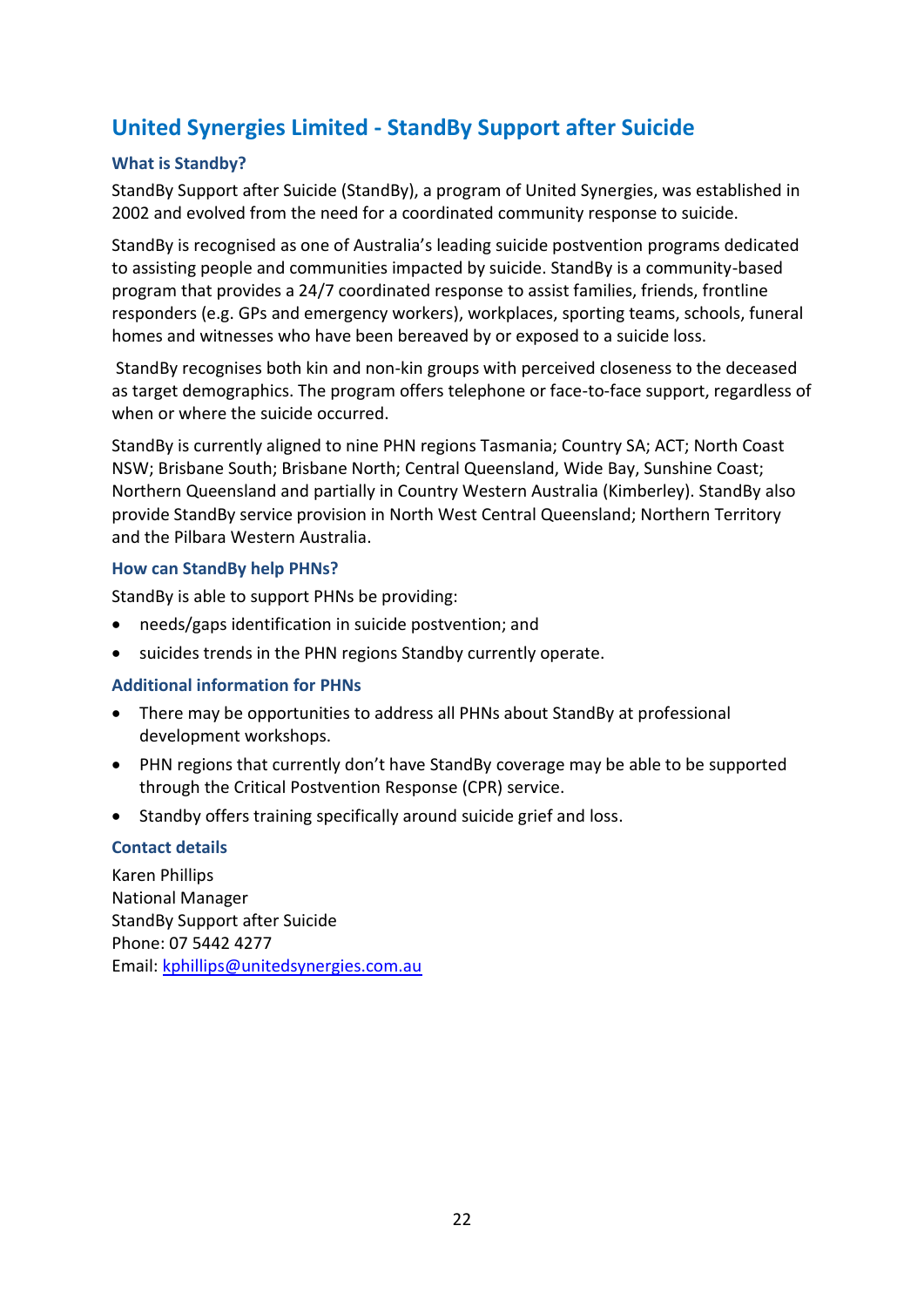# <span id="page-22-0"></span>**MATES in Construction - the MATES in Construction Suicide Prevention Program**

### **Who are MATES in Construction?**

MATES in Construction (MIC) has been funded to provide national delivery of the MATES in Construction Suicide Prevention Program. MIC provides expertise in mental health and suicide prevention in blue collar workplaces. The program is evidence based interventions focusing on stigma reduction, gatekeeper training and case management. MIC provides the connection between a worker's need(s) and the most appropriate level of service whether clinical or social in the local community. The program comprises:

- raising suicide awareness by effective and direct communication with all levels of industry through channels such as training, volunteer networks, printed and electronic material;
- building capacity by delivering onsite training programs;
- providing help by connecting workers to existing services and ensuring the services are both practical and useful for the individual; and
- support research by gathering data and partnering with research institutions to build an evidence base for workplace based suicide prevention.

### **How can MATES in Construction help PHNs?**

Currently, MIC area of service spans 22 of the 31 PHNs in QLD, NSW, WA and SA. MIC records all training and case management data in alignment with the PHN boundaries. MIC has the capacity to provide reports on the number of people trained, the issues being case managed and referral services being used in each PHN.

MIC support the PHNs planning and commissioning functions through:

- attending consultation sessions and membership on Steering Committees.
- participating in audits of allied mental health and suicide prevention services.
- advising on service gaps and process; and
- supporting local community based suicide prevention initiatives by activating volunteers within the networks.

### **Additional information for PHNs**

MIC has been involved in the development of the lived experience program, through collaboration with SPAs lived experience advisors and Roses in the Ocean, to ensure MIC are equipped to support all persons living with mental illness.

### **Contact details**

Theresa Grealy Project Officer Level 1, 35 Astor Terrace Spring Hill QLD 4004 Phone: 0455 330 097 or 07 3833 1140 Email: [tgrealy@micqld.org.au](mailto:tgrealy@micqld.org.au)